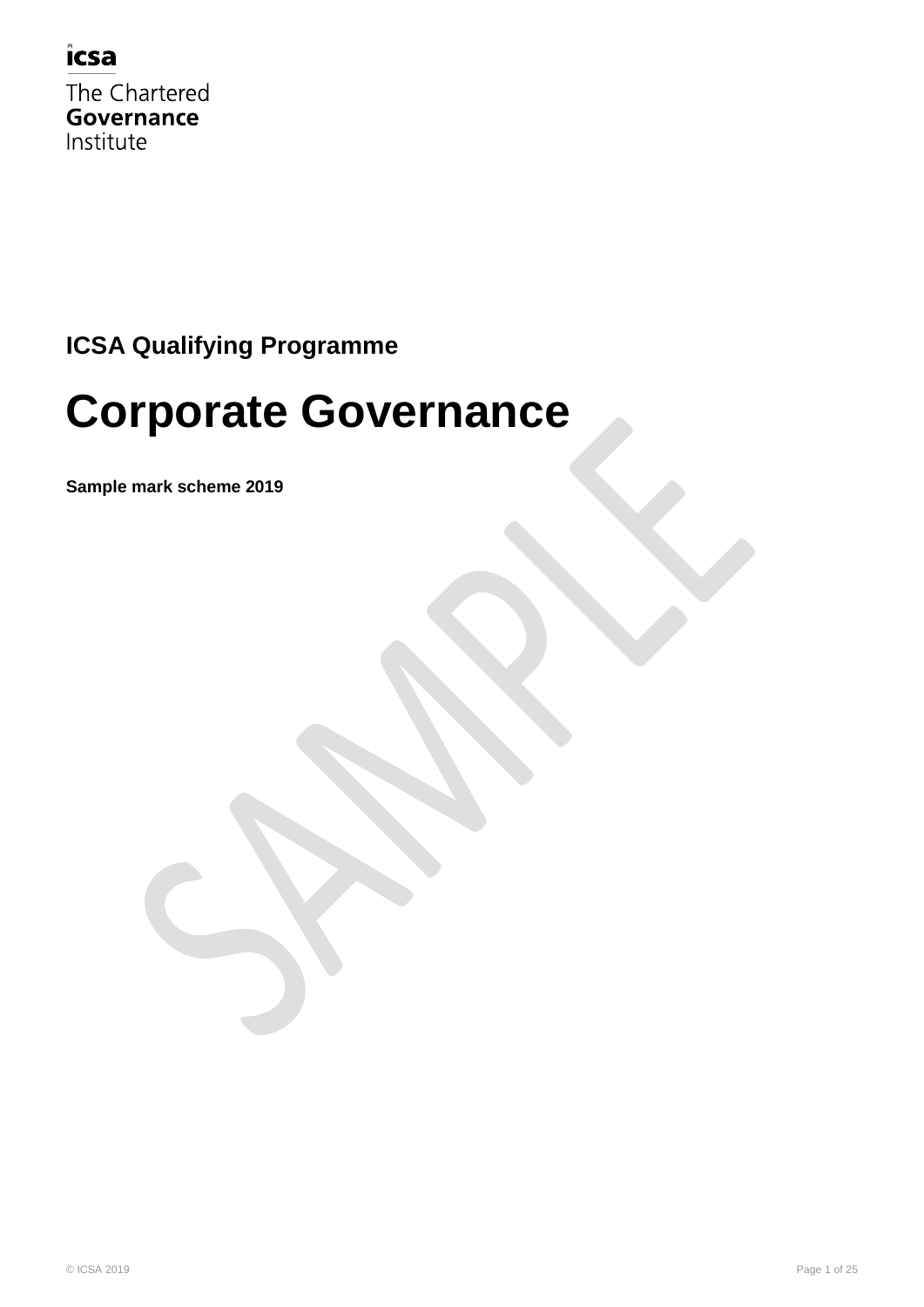### **Section A**

| Question<br>number | <b>Answer</b> | <b>Mark</b> |
|--------------------|---------------|-------------|
|                    | False.        |             |
|                    | Total $(1)$   |             |

| Question<br>number | <b>Answer</b>                                                                                                                                                                                                                                                                                                                                         | <b>Mark</b> |
|--------------------|-------------------------------------------------------------------------------------------------------------------------------------------------------------------------------------------------------------------------------------------------------------------------------------------------------------------------------------------------------|-------------|
|                    | The purpose of the Equator Principles (the 'Principles') is to assist financial<br>institutions in assessing and managing the environmental and social risks<br>associated with projects that they are proposing to finance or are financing.<br>(1)<br>The Principles provide a framework for minimum due diligence and<br>monitoring standards. (1) |             |
|                    | The Principles also assist in focusing the attention of financial institutions on<br>environmental, social and community standards and responsibilities. (1)<br>Reward other valid responses.                                                                                                                                                         |             |
|                    | Tota                                                                                                                                                                                                                                                                                                                                                  | (3)         |

| Question<br>number | Answer                                                                                                                                                                                                                                                                                                                                                                                                                                                                                                 | <b>Mark</b> |
|--------------------|--------------------------------------------------------------------------------------------------------------------------------------------------------------------------------------------------------------------------------------------------------------------------------------------------------------------------------------------------------------------------------------------------------------------------------------------------------------------------------------------------------|-------------|
| 3                  | Award up to 2 marks from the following:                                                                                                                                                                                                                                                                                                                                                                                                                                                                |             |
|                    | Examples of evidence that a Board is focused on the company conducting its<br>business ethically include:                                                                                                                                                                                                                                                                                                                                                                                              |             |
|                    | The adoption by the Board of a set of ethical values, or of a code of<br>ethics, for the company which are published internally for employees<br>and externally on the company's website. (1)<br>The inclusion of references to, and monitoring of, ethical values in<br>$\bullet$<br>Board papers and Board minutes. (1)<br>Ethical conduct being rewarded in the remuneration policies and<br>$\bullet$<br>practices of the company for directors and employees. (1)<br>Reward other valid examples. |             |
|                    |                                                                                                                                                                                                                                                                                                                                                                                                                                                                                                        |             |
|                    | Total                                                                                                                                                                                                                                                                                                                                                                                                                                                                                                  | (2)         |

| Question<br>number | <b>Answer</b>                                                                                   | <b>Mark</b> |
|--------------------|-------------------------------------------------------------------------------------------------|-------------|
| 4                  | B: Arranging to meet with the other non-executive directors without the Chair<br>being present. |             |
|                    | Total                                                                                           | (1)         |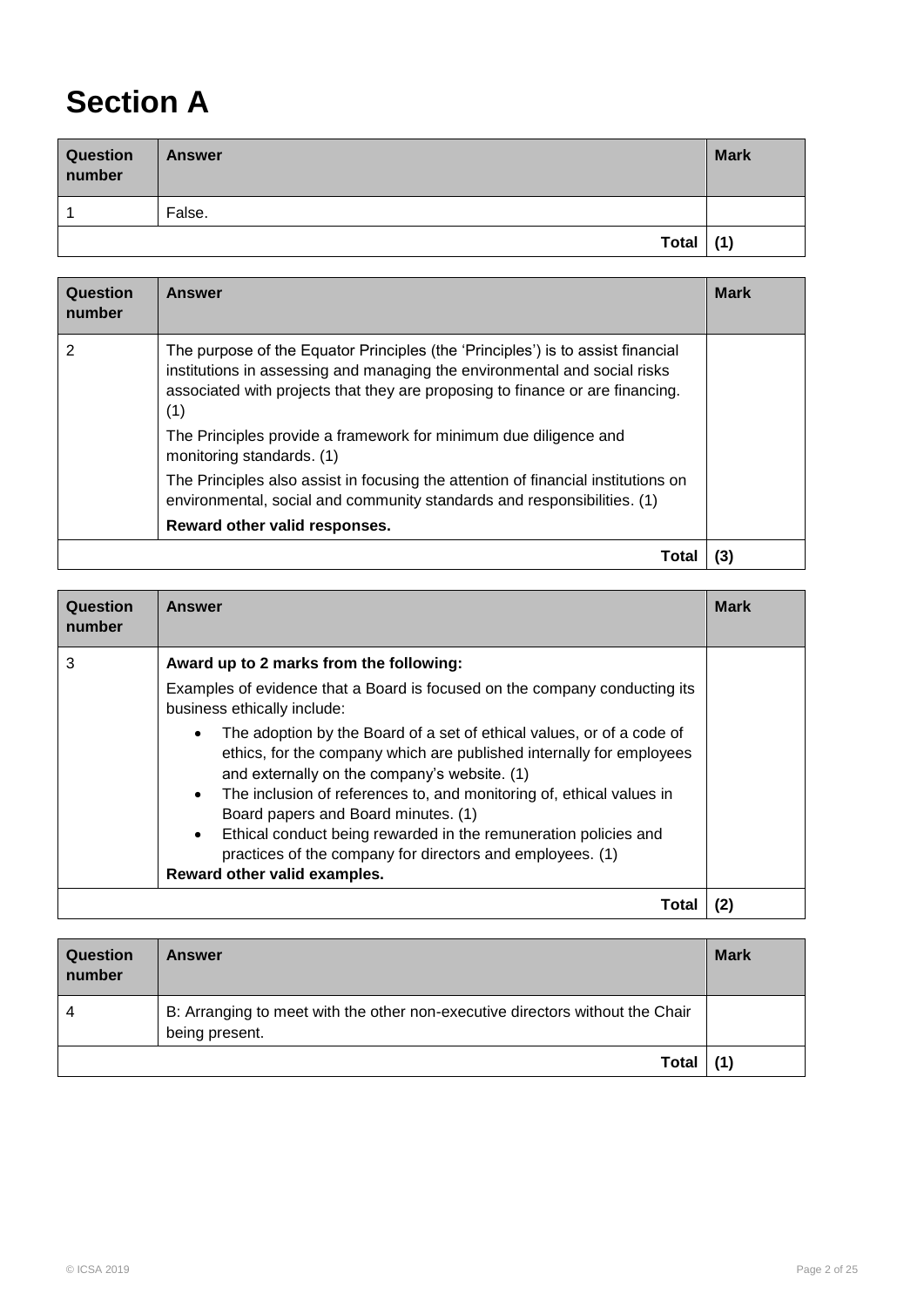| Question<br>number | <b>Answer</b>                                                                                                                                                                                                                                                                                                                                                                                                                                                                                                                                                                                                                                                                                                                                                                                                                                                                                                                                                                                                                                                                                                                                                                                                                                                             | <b>Mark</b> |
|--------------------|---------------------------------------------------------------------------------------------------------------------------------------------------------------------------------------------------------------------------------------------------------------------------------------------------------------------------------------------------------------------------------------------------------------------------------------------------------------------------------------------------------------------------------------------------------------------------------------------------------------------------------------------------------------------------------------------------------------------------------------------------------------------------------------------------------------------------------------------------------------------------------------------------------------------------------------------------------------------------------------------------------------------------------------------------------------------------------------------------------------------------------------------------------------------------------------------------------------------------------------------------------------------------|-------------|
| 5                  | The purpose and benefits of an integrated report are that it:<br>presents a company's social and environmental performance in a<br>way which is integrated with its financial performance; (1)<br>shows how the company's strategy, governance, performance and<br>$\bullet$<br>prospects, in the context of its external environment, lead to the<br>creation of value in the short, medium and long-term; (1)<br>enhances transparency and accountability in relation to<br>$\bullet$<br>sustainability issues and CSR: integrated reporting takes into<br>account the risks and opportunities created by sustainability issues<br>and the most important non-financial metrics for the company; (1)<br>promotes 'integrated thinking', that is it helps a company to<br>$\bullet$<br>understand the relationships and interdependence between its<br>business and capital (including both financial capital and non-<br>financial capital, such as human and social capital) and how that<br>affects the company's ability to create and preserve value; (1)<br>shows how the company responds to stakeholder issues in its<br>decisions and actions as well as explaining its relationships and<br>engagement with stakeholders. (1)<br>Reward other valid responses. |             |
|                    | Total                                                                                                                                                                                                                                                                                                                                                                                                                                                                                                                                                                                                                                                                                                                                                                                                                                                                                                                                                                                                                                                                                                                                                                                                                                                                     | (5)         |

| Question<br>number | Answer                                                                                                                                                                                                                                                                                                                                     | <b>Mark</b> |
|--------------------|--------------------------------------------------------------------------------------------------------------------------------------------------------------------------------------------------------------------------------------------------------------------------------------------------------------------------------------------|-------------|
| 6                  | An agent-principal relationship exists when an agent represents the principal<br>and is expected to promote the best interests of the principal above their own<br>interests. (1)                                                                                                                                                          |             |
|                    | In the context of a company, the agency theory of governance is that<br>shareholders are the principal and the directors and managers (the<br>'managers') are the agent(1). This is under the shareholder value theory of<br>governance, with the managers' task as agent being to promote value for the<br>shareholders as principal. (1) |             |
|                    | The agent-principal relationship can be said to exist in companies where<br>there is a separation of ownership (by the shareholders) and control (by the<br>managers). (1)                                                                                                                                                                 |             |
|                    | Reward other valid responses.                                                                                                                                                                                                                                                                                                              |             |
|                    | Total                                                                                                                                                                                                                                                                                                                                      | (4)         |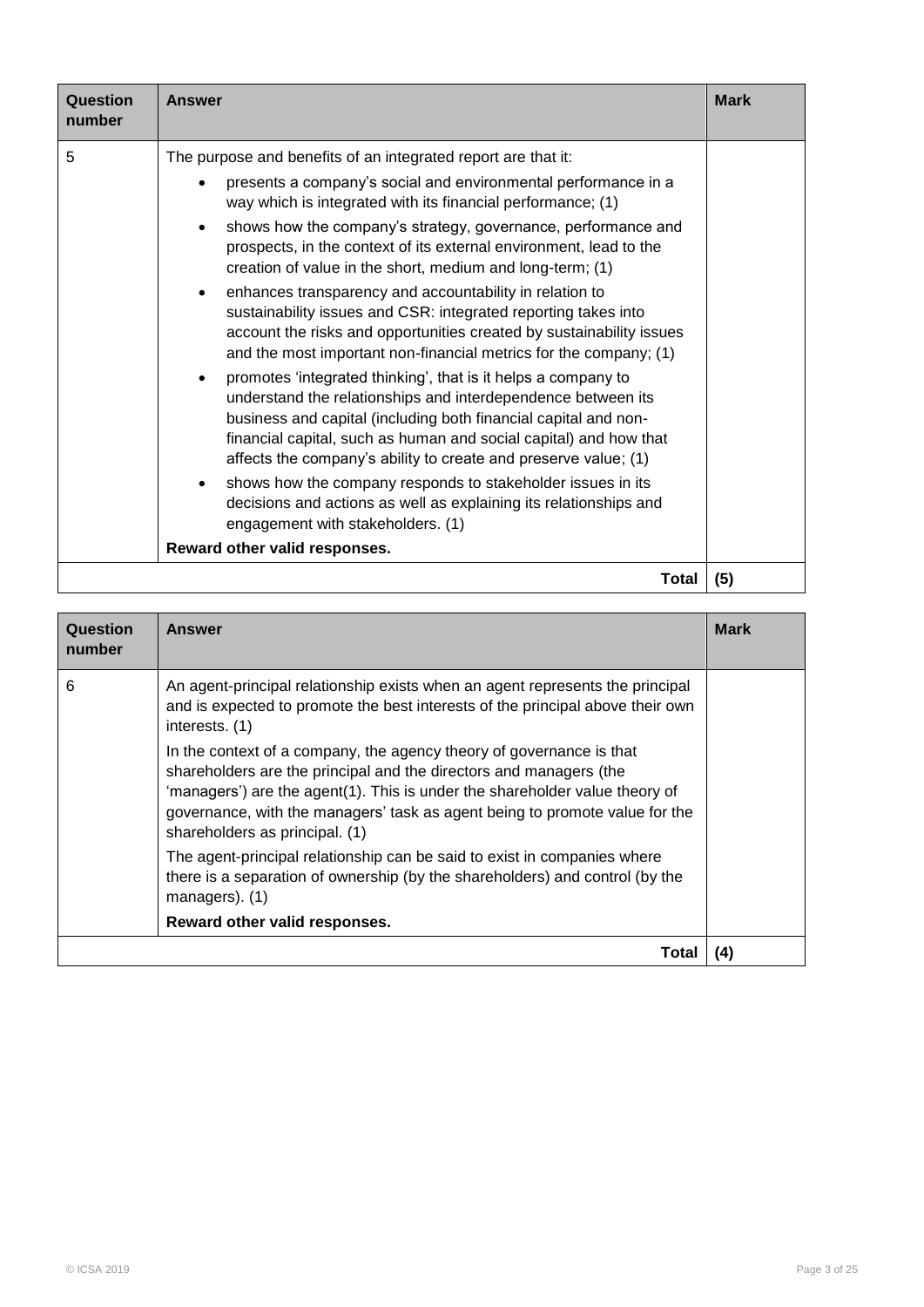| Question<br>number | <b>Answer</b>                                                                                                                                                                                                                                                                                                                                                                                                                                                                                                                                                                                                                                                                                      | <b>Mark</b> |
|--------------------|----------------------------------------------------------------------------------------------------------------------------------------------------------------------------------------------------------------------------------------------------------------------------------------------------------------------------------------------------------------------------------------------------------------------------------------------------------------------------------------------------------------------------------------------------------------------------------------------------------------------------------------------------------------------------------------------------|-------------|
| 7                  | Award up to 4 marks from the following:<br>Key features of an effective induction programme include:<br>An induction programme should be a formal, organised programme<br>$\bullet$<br>for each new director. (1)<br>An induction programme should always be tailored to the needs of<br>$\bullet$<br>the individual director – the Company Secretary should consult with<br>the director about their needs before devising the programme for that<br>director. (1)<br>The programme should provide the director with an understanding of<br>the nature of the company, its business and its markets. (1)<br>The programme should cover the company's employees and other<br>key stakeholders. (1) |             |
|                    | The programme should include meetings with key management and<br>$\bullet$<br>advisors, site visits to the company's businesses and meetings with<br>non-management employees, as well as formal training sessions. (1)<br>The programme should cover directors' duties and the company's<br>corporate governance framework. (1)<br>Reward other valid responses.                                                                                                                                                                                                                                                                                                                                  |             |
|                    | Total                                                                                                                                                                                                                                                                                                                                                                                                                                                                                                                                                                                                                                                                                              | (4)         |

| Question<br>number | <b>Answer</b>                                                                                                                                                                                                                                                                                                                                                                                                                                                                                                                                                                                                                                                                                                                                                                                                                                                                                                                                                                                                                                                                          | <b>Mark</b> |
|--------------------|----------------------------------------------------------------------------------------------------------------------------------------------------------------------------------------------------------------------------------------------------------------------------------------------------------------------------------------------------------------------------------------------------------------------------------------------------------------------------------------------------------------------------------------------------------------------------------------------------------------------------------------------------------------------------------------------------------------------------------------------------------------------------------------------------------------------------------------------------------------------------------------------------------------------------------------------------------------------------------------------------------------------------------------------------------------------------------------|-------------|
| 8                  | Section 174 of the Companies Act sets out the directors' duty to act with<br>reasonable skill, care and diligence in the performance of their duties.(1)<br>Section 174 says that this means the care, skill and diligence that would be<br>exercised by a reasonably diligent person with:<br>the general knowledge, skill and experience that may reasonably be<br>expected of a person carrying out the functions carried out by the<br>director in relation to the company, and (1)<br>the general knowledge, skill and experience that the director has. (1)<br>This means that there are two thresholds that a director must meet. The first<br>is based on an objective test, which is the minimum knowledge and skills that<br>all directors are expected to have. (1) The second is based on a subjective<br>test, which takes into account the specific knowledge and skills that the<br>particular director has and which can create a more demanding standard (but<br>not a lower standard than the objective test) for that director.(1)<br>Reward other valid responses. |             |
|                    | Total                                                                                                                                                                                                                                                                                                                                                                                                                                                                                                                                                                                                                                                                                                                                                                                                                                                                                                                                                                                                                                                                                  | (5)         |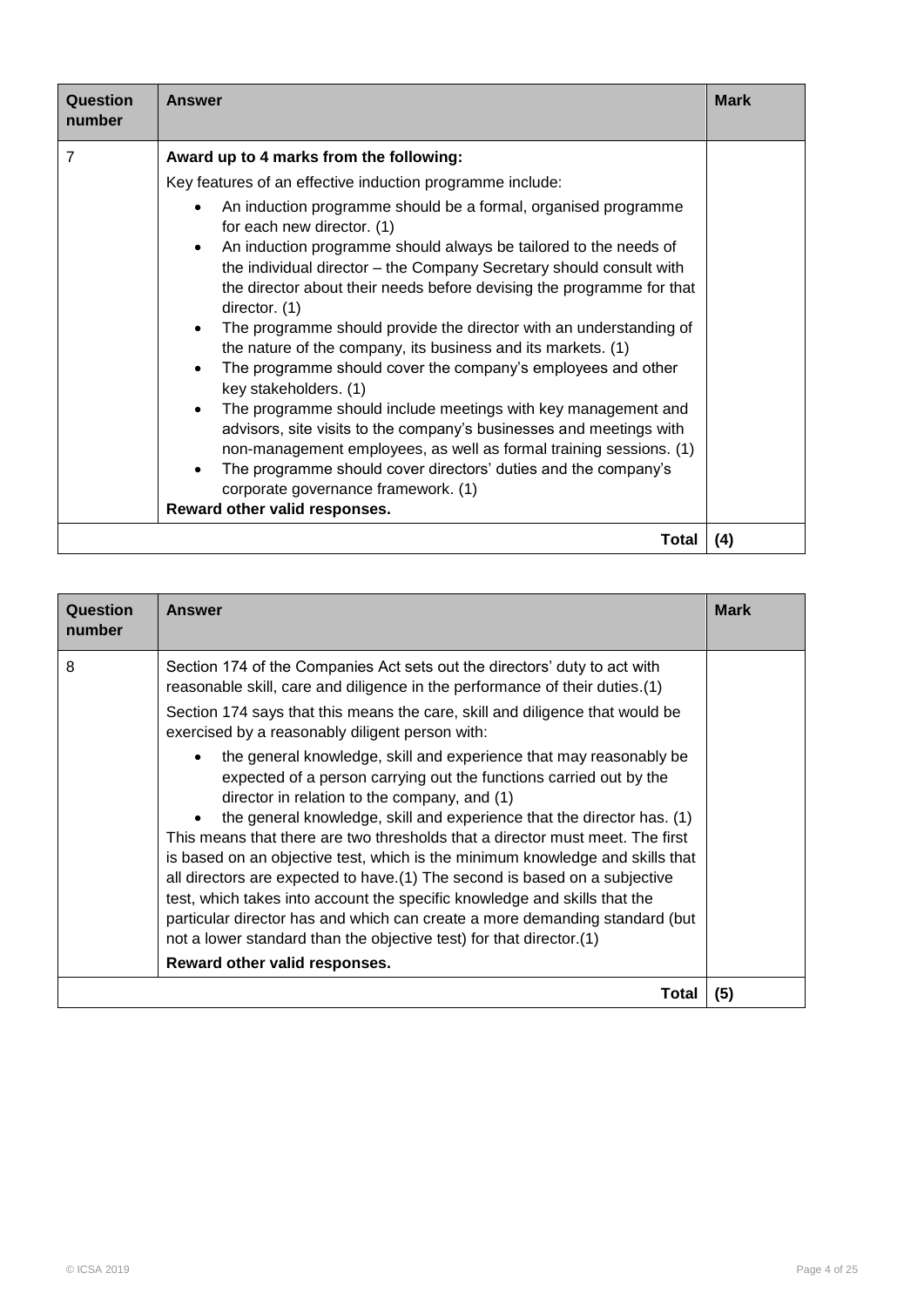## **Section B**

| Question<br>number | <b>Indicative content</b>                                                                                                                                                                                                                                                                                                                                                                                                                                                                                                                                                                                                                                                                                                                                                                                                                    |
|--------------------|----------------------------------------------------------------------------------------------------------------------------------------------------------------------------------------------------------------------------------------------------------------------------------------------------------------------------------------------------------------------------------------------------------------------------------------------------------------------------------------------------------------------------------------------------------------------------------------------------------------------------------------------------------------------------------------------------------------------------------------------------------------------------------------------------------------------------------------------|
| 9(a)<br>13 marks   | Answers should demonstrate an understanding of the UK Corporate Governance Code<br>provisions on shareholder engagement, the focus of engagement in the context of remuneration<br>policies and the different methods of understanding institutional investor views. Answers should<br>make reasonable suggestions about how Beta could go about understanding their views in the<br>period leading up to the AGM.                                                                                                                                                                                                                                                                                                                                                                                                                           |
|                    | Answers could include the following content:                                                                                                                                                                                                                                                                                                                                                                                                                                                                                                                                                                                                                                                                                                                                                                                                 |
|                    | There are three main levels of information and engagement for the Board to consider in order to<br>understand the views of shareholders:                                                                                                                                                                                                                                                                                                                                                                                                                                                                                                                                                                                                                                                                                                     |
|                    | The main institutional shareholder representative bodies (including the Investment<br>Association and the Pensions and Lifetime Savings Association) publish formal, detailed<br>guidance for companies which sets out their position on a range of issues, including<br>remuneration.<br>Individual institutional shareholders also publish information about the positions that they<br>$\bullet$<br>take on particular issues, for example via letters to companies and publications on their<br>websites. The Stewardship Code also requires investors who are signatories to the<br>Code to include a statement on their website about how they apply the Code.<br>Beta should proactively conduct an ongoing dialogue and individual engagement with its<br>$\bullet$<br>key shareholders via one-on-one meetings and calls with them. |
|                    | The UK Corporate Governance Code places the prime responsibility for engagement with<br>shareholders on the Chair of the board and requires the Chair to seek regular engagement with<br>major shareholders in order to understand their views on governance and performance<br>(Provision 3). In practice, other members of the company, including its investor relations team,<br>are likely to be involved and the board committee Chairs should also be involved where the<br>engagement relates to a matter within the committee's remit.                                                                                                                                                                                                                                                                                               |
|                    | In relation to remuneration issues, the remuneration committee should take the lead in<br>engagement with shareholders. The UK Corporate Governance Code (Provision 41) requires the<br>report of the remuneration committee to include a description of what engagement has taken<br>place with shareholders and the impact this had on remuneration policy and outcomes.                                                                                                                                                                                                                                                                                                                                                                                                                                                                   |
|                    | Engagement is not possible with all shareholders, and so Beta should be focused its key<br>shareholders (ie most significant in terms of size and importance to the company). Beta should<br>have details, via liaison with its registrars and investor relations team, of who those most<br>important shareholders are (whether institutional shareholders or large private shareholders) and<br>who the key contacts are at those shareholders for engagement issues.                                                                                                                                                                                                                                                                                                                                                                      |
|                    | Beta's remuneration committee should engage directly with these key shareholders on<br>remuneration issues:                                                                                                                                                                                                                                                                                                                                                                                                                                                                                                                                                                                                                                                                                                                                  |
|                    | The committee Chair should schedule meetings (or calls) with key shareholders to<br>discuss and explain the committee's current thinking in relation to the new remuneration<br>policy and in particular the proposed changes to the policy and how these will meet the<br>concerns previously expressed by shareholders.<br>The remuneration committee should also consider seeking shareholder views before                                                                                                                                                                                                                                                                                                                                                                                                                                |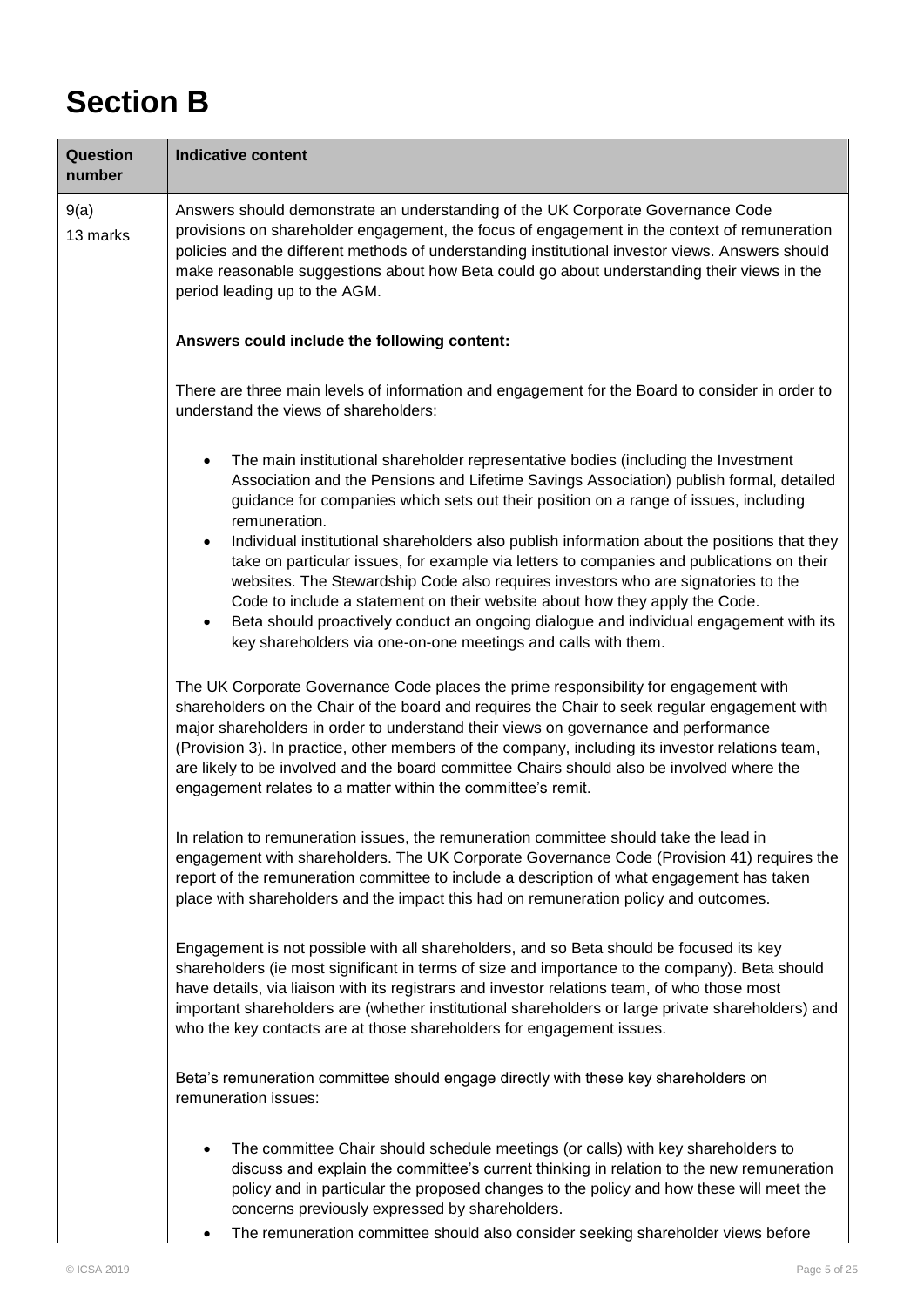| exercising discretion on remuneration issues.                                                                                                                                                                                                                                                                                                                  |
|----------------------------------------------------------------------------------------------------------------------------------------------------------------------------------------------------------------------------------------------------------------------------------------------------------------------------------------------------------------|
| If the company is proactive in engaging with shareholders, and explaining its strategy<br>$\bullet$<br>and its approach to remuneration issues, this may assist in helping to persuade<br>shareholders not to vote against the remuneration report or new remuneration policy,<br>and not to vote against the re-election of the remuneration committee Chair. |
| The Chair of Beta should lead on engagement with shareholders more generally. In light of the<br>issues raised by Druid and the media reports about potential concerns from other shareholders,<br>the focus of the engagement in the lead up to the company's AGM should in particular be on<br>strategy:                                                     |
| This could be done by scheduling meetings (or calls) with key shareholders ahead of the<br>$\bullet$<br>AGM at which the Chair is present                                                                                                                                                                                                                      |
| The meetings or calls are an opportunity to explain the company's strategy and seek<br>$\bullet$<br>shareholder views on it (taking care not to breach the rules regarding equality of<br>information to shareholders and on disclosure of inside information).                                                                                                |
| The Chair should also seek to engage in this way with Druid, given its public criticism - it<br>$\bullet$<br>should not exclude Druid from engagement, or wait for Druid to make an approach first,<br>just because it is perceived as hostile to the company.                                                                                                 |
| As regards the AGM itself, this should be seen by Beta as another way to engage with its<br>shareholders:                                                                                                                                                                                                                                                      |
| The AGM gives shareholders an opportunity to ask questions about any matters covered<br>in the annual report as well as the other items of business at the meeting.                                                                                                                                                                                            |
| The Chair and other board members should be fully briefed in advance of the meeting<br>$\bullet$<br>on the questions that may arise and on any of the matters raised in any engagement<br>meetings or calls that have been held with shareholders prior to the AGM.                                                                                            |
| In addition to the Chair, the Chair of the audit, nomination and remuneration committees<br>$\bullet$<br>should be available to answer questions at the AGM about matters within their<br>committee remits.                                                                                                                                                    |
|                                                                                                                                                                                                                                                                                                                                                                |

| Level          | <b>Mark</b> | <b>Descriptor</b>                                                                                                                                                                                                                                                        |
|----------------|-------------|--------------------------------------------------------------------------------------------------------------------------------------------------------------------------------------------------------------------------------------------------------------------------|
|                | 0           | No rewardable material.                                                                                                                                                                                                                                                  |
| Level 1 (Fail) | $1 - 6$     | The answer may attempt to explain shareholder engagement but it is<br>likely to be unclear and not explained in full.                                                                                                                                                    |
|                |             | The answer demonstrates limited understanding of shareholder<br>engagement in the context of remuneration policies and different<br>methods of understanding institutional investor views. This is<br>communicated in a basic way with simple or generalised statements. |
|                |             | There is little or no reference to the question scenario on Beta, and how<br>Beta can go about understanding shareholders' views ahead of the<br>AGM.                                                                                                                    |
|                |             | The answer includes limited discussion of the factors that underpin<br>engagement with shareholders.                                                                                                                                                                     |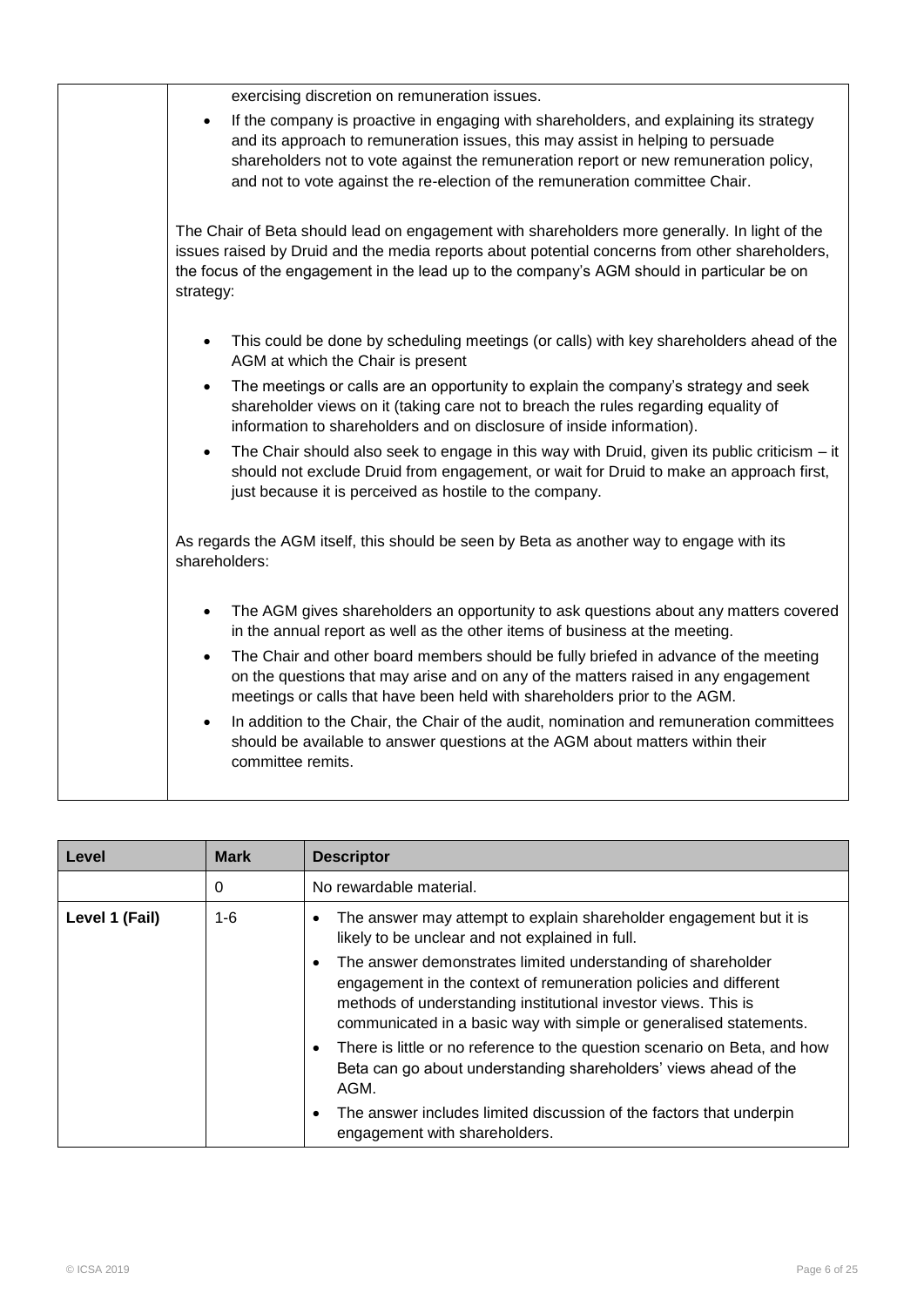| Level 2 (Pass)                 | $7 - 8$  | $\bullet$<br>$\bullet$ | The answer provides a clear explanation of shareholder engagement.<br>The answer demonstrates a good understanding of shareholder<br>engagement in the context of remuneration policies and different<br>methods of understanding institutional investor views. |
|--------------------------------|----------|------------------------|-----------------------------------------------------------------------------------------------------------------------------------------------------------------------------------------------------------------------------------------------------------------|
|                                |          | $\bullet$              | The answer makes links between theory and practice.                                                                                                                                                                                                             |
|                                |          | $\bullet$              | The points made are relevant and linked to the question scenario on<br>Beta, and how Beta can go about understanding its shareholders' views<br>ahead of the AGM.                                                                                               |
|                                |          | $\bullet$              | The answer includes discussion of the factors that underpin engagement<br>with shareholders.                                                                                                                                                                    |
| Level 3<br>(Merit/Distinction) | $9 - 13$ | $\bullet$              | The answer provides a clear and detailed explanation of shareholder<br>engagement.                                                                                                                                                                              |
|                                |          | ٠                      | The answer demonstrates an in-depthunderstanding of shareholder<br>engagement in the context of remuneration policies and different<br>methods of understanding institutional investor views and is<br>communicated in a logical writing structure.             |
|                                |          |                        | A wide range of points are made which are relevant and linked to the<br>question scenario on Beta, and how Beta can go about understanding its<br>shareholders' views ahead of the AGM.                                                                         |
|                                |          | $\bullet$              | The answer includes a detailed discussion of the factors that underpin<br>engagement with shareholders illustrating that the candidate has a<br>thorough understanding of the subject.                                                                          |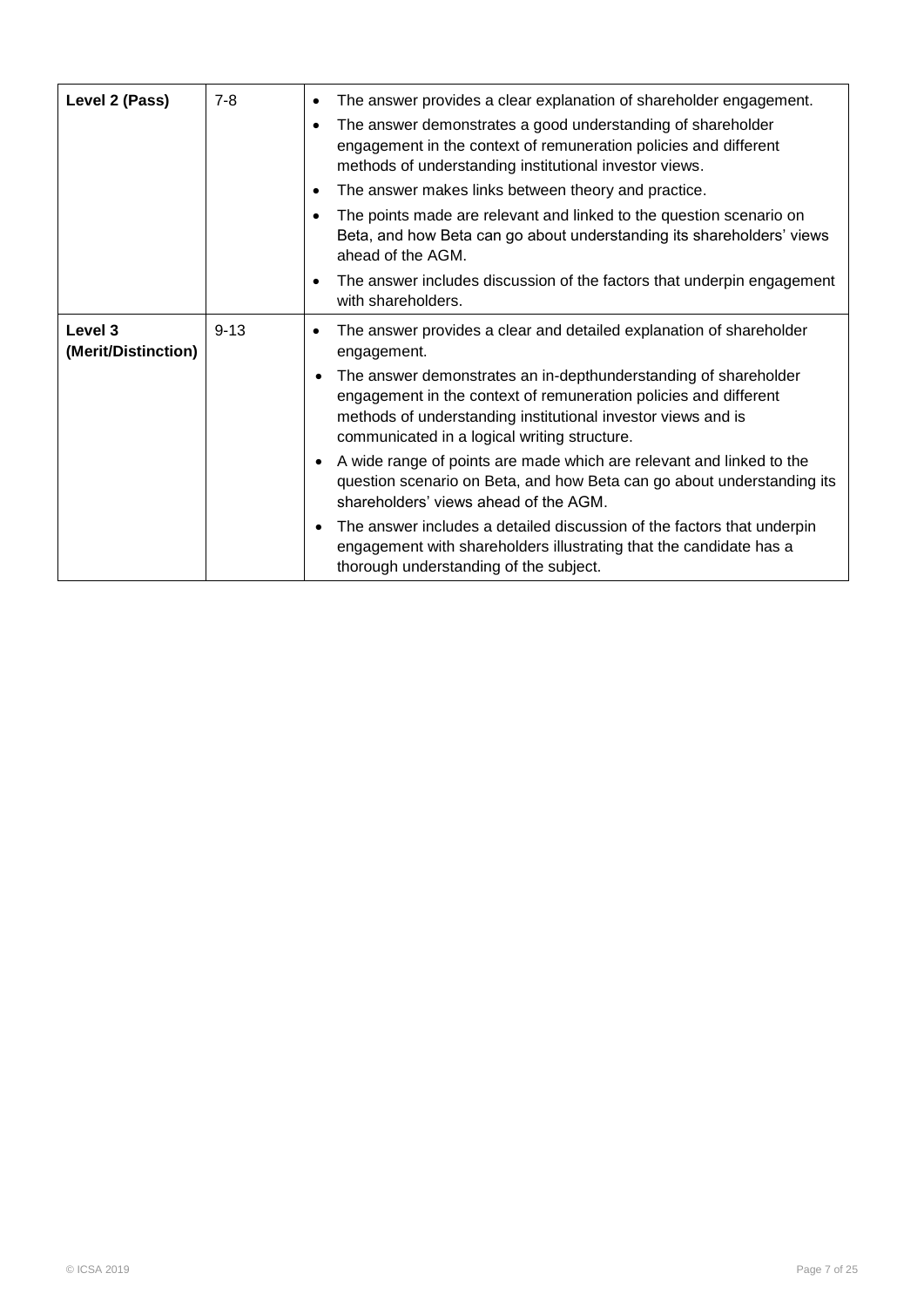| Question<br>number | <b>Indicative content</b>                                                                                                                                                                                                                                                                                                                                                                                                                                                                                                                                                                                                                                                                                                                                                                                                                                                                                                                                                                                                                                                                                                                                                                                                          |  |  |  |  |
|--------------------|------------------------------------------------------------------------------------------------------------------------------------------------------------------------------------------------------------------------------------------------------------------------------------------------------------------------------------------------------------------------------------------------------------------------------------------------------------------------------------------------------------------------------------------------------------------------------------------------------------------------------------------------------------------------------------------------------------------------------------------------------------------------------------------------------------------------------------------------------------------------------------------------------------------------------------------------------------------------------------------------------------------------------------------------------------------------------------------------------------------------------------------------------------------------------------------------------------------------------------|--|--|--|--|
| 9(b)<br>12 marks   | Answers should be set out as a briefing paper to the Board of Beta. Answers should<br>demonstrate a clear understanding of the concept of shareholder activism and knowledge of the<br>shareholder rights that Druid could exercise as a 6% shareholder.                                                                                                                                                                                                                                                                                                                                                                                                                                                                                                                                                                                                                                                                                                                                                                                                                                                                                                                                                                           |  |  |  |  |
|                    | Answers could include the following content:                                                                                                                                                                                                                                                                                                                                                                                                                                                                                                                                                                                                                                                                                                                                                                                                                                                                                                                                                                                                                                                                                                                                                                                       |  |  |  |  |
|                    | Shareholder activism is a term used to describe the way in which shareholders can assert their<br>power as owners of the company to influence its behaviour.                                                                                                                                                                                                                                                                                                                                                                                                                                                                                                                                                                                                                                                                                                                                                                                                                                                                                                                                                                                                                                                                       |  |  |  |  |
|                    | More specifically, the term 'shareholder activism' is used to refer to the activities by institutional<br>investors (and sometimes other investors) to influence governance and strategy decisions in<br>companies in which they invest. It is a broad term encompassing a range of different types of<br>shareholder action.                                                                                                                                                                                                                                                                                                                                                                                                                                                                                                                                                                                                                                                                                                                                                                                                                                                                                                      |  |  |  |  |
|                    | An activist investor is a person or a group of people who buy up a significant percentage of a<br>company's shares in the hope of forcing changes to governance or strategy. Druid's purchase of<br>a stake of 6% of Beta, coupled with its public statements critical of Beta's strategy and its CEO,<br>suggest that it has acquired the stake in order to be an activist investor.                                                                                                                                                                                                                                                                                                                                                                                                                                                                                                                                                                                                                                                                                                                                                                                                                                              |  |  |  |  |
|                    | In most cases shareholder activism is constructive and involves dialogue and discussion. It can<br>also play a positive role in addressing management issues, taking a fresh look at difficulties that<br>a company is facing and providing a benefit to other more passive shareholders.                                                                                                                                                                                                                                                                                                                                                                                                                                                                                                                                                                                                                                                                                                                                                                                                                                                                                                                                          |  |  |  |  |
|                    | Often it is only when private dialogue and discussion with a board does not result in any<br>satisfactory response that an activist shareholder will consider taking more aggressive action.<br>However, in this case Druid has gone public with its concerns, and made a personal attack on<br>the CEO, without engaging in any prior private dialogue with the Beta Board. Druid is seeking to<br>bring pressure to bear on Beta from the negative publicity that shareholder opposition to the<br>Board can create. This suggests that Druid is the type of activist investor that prefers to take an<br>aggressive and hostile approach in public from the outset, rather than using constructive<br>dialogue.                                                                                                                                                                                                                                                                                                                                                                                                                                                                                                                 |  |  |  |  |
|                    | The shareholder rights and tactics that Druid could exercise in the lead up to and at the AGM,<br>and the tactics that it could employ, as part of its activist strategy are:                                                                                                                                                                                                                                                                                                                                                                                                                                                                                                                                                                                                                                                                                                                                                                                                                                                                                                                                                                                                                                                      |  |  |  |  |
|                    | Voting against one or more resolutions at the AGM - in particular against the approval of<br>the annual report (to show its disapproval in relation to strategy) and against the re-<br>election of the CEO (to reflect its criticism of the CEO).<br>Submitting a shareholder resolution to Beta to be proposed at the AGM - as Druid holds<br>٠<br>more than 5% of the shares it is entitled to requisition a resolution at the AGM - this<br>could for example be a resolution to seek to appoint one or more nominee directors to<br>the Board of Beta and/or a resolution to remove the CEO as a director of Beta. If the<br>requisition is received before Beta's year-end, then Beta is required to bear all of the<br>costs of the requisition.<br>Sending one or more corporate representatives or proxies to attend the AGM and to ask<br>$\bullet$<br>questions at the AGM critical of the Board and its strategy.<br>Approaching the Board to ask for a private discussion with the Chair or other members<br>of the Board to discuss its concerns.<br>Continuing with its public media campaign criticising the Board and its strategy.<br>Making a formal public statement about its concerns in advance of the AGM. |  |  |  |  |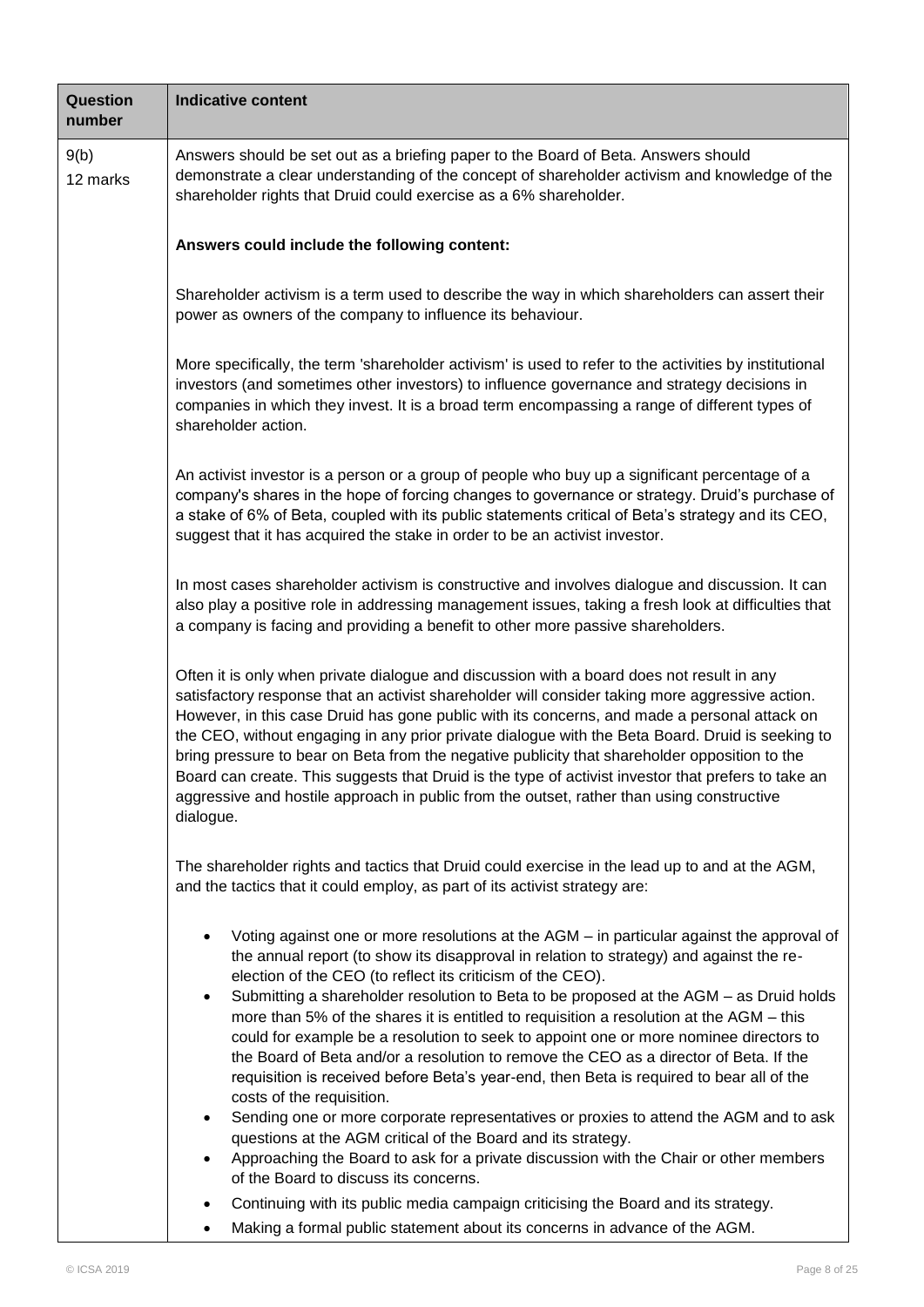| Calling a separate shareholder meeting to put forward resolutions relating to the Board<br>or to strategy (again, with a holding of over 5% of the shares it is able to exercise this<br>requisition right). |
|--------------------------------------------------------------------------------------------------------------------------------------------------------------------------------------------------------------|
| Seeking to persuade other Beta shareholders to join it in expressing concerns publicly<br>and in voting against certain resolutions at the AGM.                                                              |

| Level                          | <b>Mark</b> | <b>Descriptor</b>                                                                                                                                                                            |
|--------------------------------|-------------|----------------------------------------------------------------------------------------------------------------------------------------------------------------------------------------------|
|                                | 0           | No rewardable material.                                                                                                                                                                      |
| Level 1 (Fail)                 | $1 - 5$     | The answer may attempt to explain shareholder activism but it is likely to be<br>$\bullet$<br>unclear and not explained in full.                                                             |
|                                |             | The answer demonstrates limited understanding of the factors that underpin<br>$\bullet$<br>shareholder rights. This is communicated in a basic way with simple or<br>generalised statements. |
|                                |             | The answer makes few links between theory and practice.<br>$\bullet$                                                                                                                         |
|                                |             | Points made are superficial and not directly linked to the scenario in the<br>$\bullet$<br>question.                                                                                         |
|                                |             | The answer includes limited discussion of the rights that Druid may have<br>$\bullet$<br>and the tactics it might employ as part of its activist strategy.                                   |
| Level 2 (Pass)                 | $6 - 7$     | The answer includes a good explanation of shareholder activism.<br>$\bullet$                                                                                                                 |
|                                |             | The answer demonstrates a goodunderstanding of the factors that underpin<br>$\bullet$<br>shareholder rights and expresses ideas with clarity.                                                |
|                                |             | The answer makes links between theory and practice.<br>$\bullet$                                                                                                                             |
|                                |             | The points made are relevant and linked to the scenario in the question.<br>$\bullet$                                                                                                        |
|                                |             | The answer includes sufficient discussion of the rights that Druid may have<br>$\bullet$<br>and the tactics it might employ as part of its activist strategy.                                |
| Level 3<br>(Merit/Distinction) | $8 - 12$    | The answer includes a clear and detailed explanation of shareholder<br>$\bullet$<br>activism.                                                                                                |
|                                |             | The answer demonstrates an in-depthunderstanding of the factors that<br>$\bullet$<br>underpin shareholder rights.                                                                            |
|                                |             | The answer makes strong links between theory and practice and expands<br>$\bullet$<br>this with further examples.                                                                            |
|                                |             | A wide range of points are made which are relevant and linked to the<br>$\bullet$<br>scenario in the question.                                                                               |
|                                |             | The answer includes strong discussion of the rights that Druid may have<br>and the tactics it might employ as part of its activist strategy.                                                 |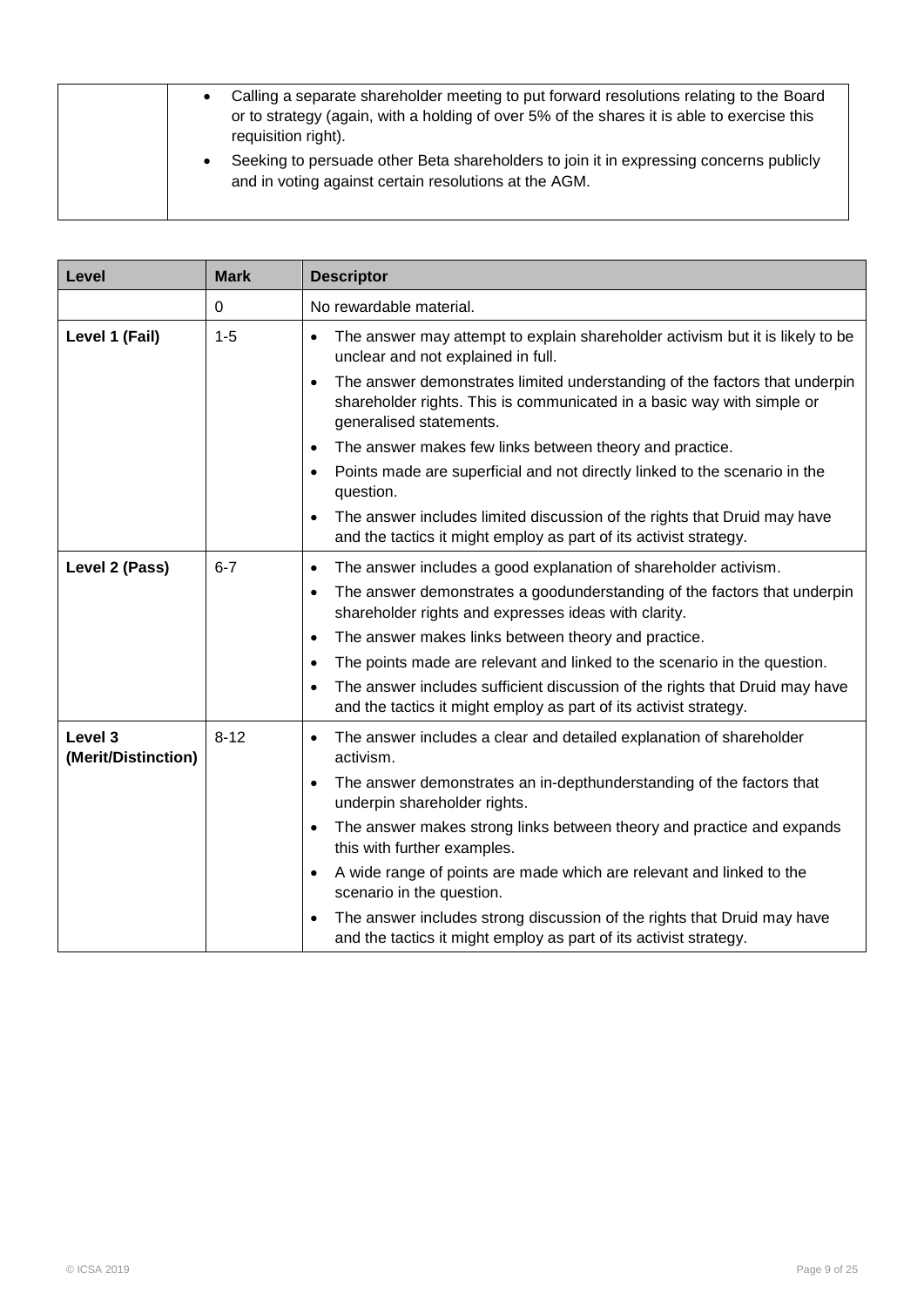| Question<br>number | <b>Indicative content</b>                                                                                                                                                                                                                                                                                                                                                                                                                                                                                                               |  |  |  |
|--------------------|-----------------------------------------------------------------------------------------------------------------------------------------------------------------------------------------------------------------------------------------------------------------------------------------------------------------------------------------------------------------------------------------------------------------------------------------------------------------------------------------------------------------------------------------|--|--|--|
| 10(a)<br>15 marks  | Answers should demonstrate a clear understanding of good corporate governance practice in<br>relation to Board composition, by reference in particular to the UK Corporate Governance Code<br>and should be able to apply that to the facts of the Roadplanscenario.                                                                                                                                                                                                                                                                    |  |  |  |
|                    | Answers could include the following content:                                                                                                                                                                                                                                                                                                                                                                                                                                                                                            |  |  |  |
|                    | The current situation at Roadplan raises a number of issues which could be viewed as<br>weaknesses in relation to Board composition:<br>overall composition of the current Board<br>$\bullet$<br>independence of directors<br>$\bullet$<br>the Chair<br>diversity on the board<br>$\bullet$<br>succession planning.                                                                                                                                                                                                                     |  |  |  |
|                    | Overall composition of the board                                                                                                                                                                                                                                                                                                                                                                                                                                                                                                        |  |  |  |
|                    | The effectiveness of a Board of directors depends on its composition. Under the UK Corporate<br>Governance Code (theCode) Principle K, the Board and its committees should have the<br>appropriate balance of skills and experience.                                                                                                                                                                                                                                                                                                    |  |  |  |
|                    | The fact that the majority of the Board have been in place for many years suggests that the<br>company has not properly considered the appropriate balance of skills and experience as the<br>company has grown and the business has developed. The business has expanded substantially<br>and developed new product lines with a greater focus on technology in the last few years and<br>yet there have been no new Board appointments. The recent skills audit has highlighted the lack<br>of IT experience and skills on the Board. |  |  |  |
|                    | Independence                                                                                                                                                                                                                                                                                                                                                                                                                                                                                                                            |  |  |  |
|                    | A key principle of good governance is that there should be a sufficient number of independent<br>non-executive directors (NEDs) on the Board to create a suitable balance of power and prevent<br>the dominance of the Board by one individual or a small number of individuals. The Code states<br>in Provision 11 that at least one half of the Board, excluding the Chair, should be independent<br>NEDs.                                                                                                                            |  |  |  |
|                    | In Roadplan's case this means that, as there are 6 directors, in order to comply with the Code, at<br>least 3 of the 4 NEDs would need to be independent.                                                                                                                                                                                                                                                                                                                                                                               |  |  |  |
|                    | Code Provision 10 provides that Roadplan should identify in the annual report each NED it<br>considers to be independent. The independence criteria for NEDs are set out in Provision 10<br>and need to be assessed annually. The RoadplanBoard should determine whether each NED is<br>independent in character and judgement and whether circumstances exist which could affect or<br>appear to affect the director's judgement so that they should not be treated as independent.                                                    |  |  |  |
|                    | Simon Dale is now a director of another company where the Chair, Robert Hill, is also a director.<br>Under Provision 10, the existence of cross-directorships with other directors is one of the factors<br>that indicates that a director is not independent, and so it is difficult to see how Roadplan could<br>continue to determine him to be independent in these circumstances, although it is still up to the<br>Board to determine whether he can be or not.                                                                   |  |  |  |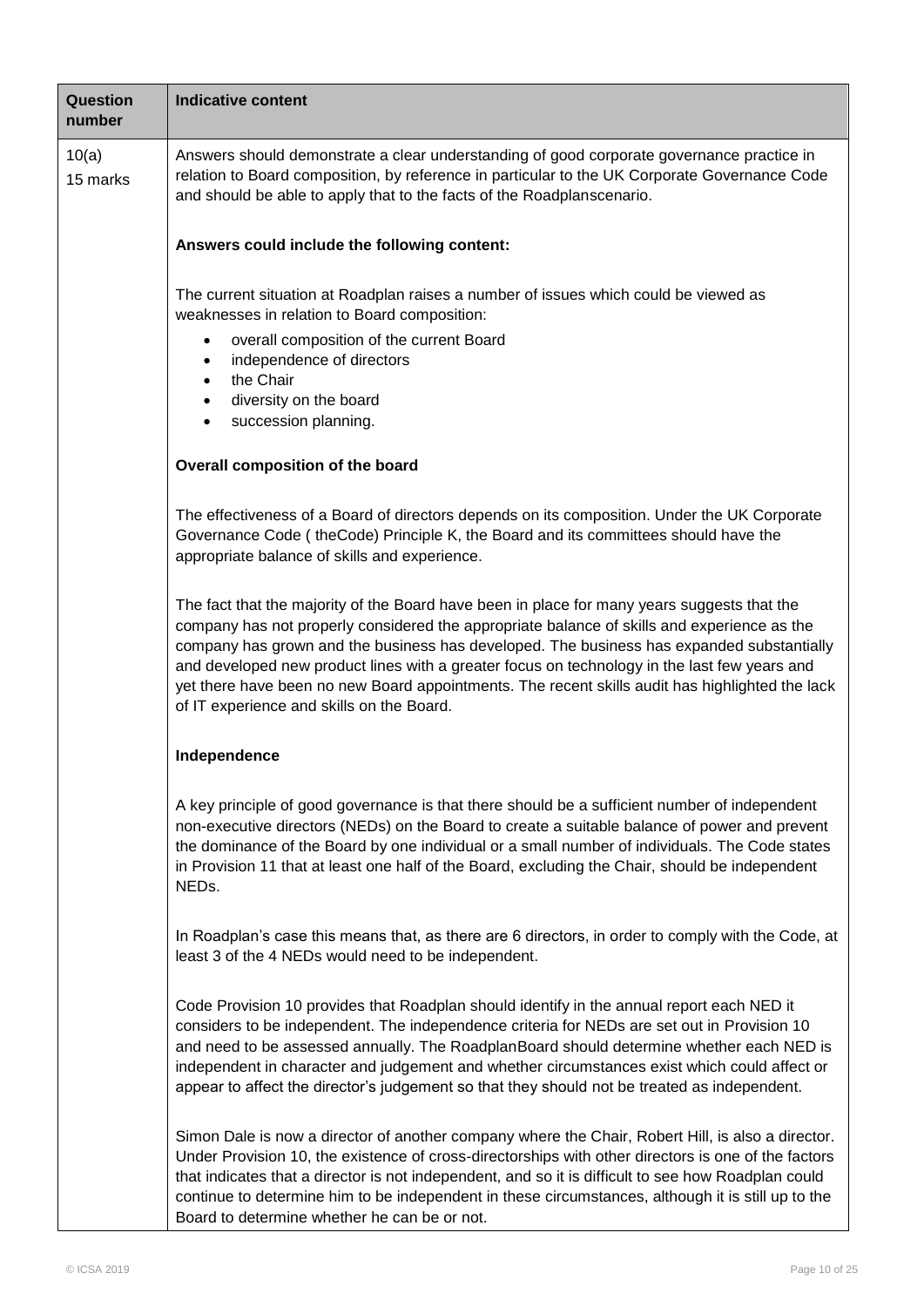Two of the NEDs, David Young and John Harris, have already served on the Board for more than 9 years since the date of their first appointment. That is also one of the stated factors in the Code which is relevant in determining independence. The company could nevertheless determine that they remain independent (and so meet the Code requirement to have at least 3 independent NEDs) but institutional shareholders are still likely to become increasingly vocal about their length of service and some may vote against their re-election.

The limited number of independent NEDs on the board also makes it more difficult for Roadplan to meet the requirements in the Code as regards the composition of Board committees, as these are focused on independent NED membership.

### **The Chair**

The Chair of the board, Robert Hill, has also been on the board for more than 9 years. Although the Code only requires a Chair to be independent on appointment, it also states in Provision 19 that the Chair should not remain in post beyond 9 years from their first appointment as a director. This period can be extended if a clear explanation is provided, but only if the purpose of the extension is to facilitate effective succession planning and the development of a diverse Board, which are not factors that apply in this case.

#### **Diversity on the board**

The Board of Roadplan lacks diversity, with only one woman on the board, and that position will become acute when Jane Court leaves the Board. There is also no evidence from the scenario of any wider social or ethnic diversity on the Board.

Principle J of the Code states that board appointments and succession planning should promote diversity of gender and social and ethnic backgrounds, as well as cognitive and personal strengths. In addition, Provision 23 of the Code says that the nomination committee should describe the Board diversity policy and how its planning and appointment processes support a diverse pipeline.

The lack of gender diversity on the Board in particular is likely to be a matter of focus for institutional shareholders, who would expect to see improvements in relation to the diversity of the Board composition. Proxy advisory firms and institutional investor groups may recommend voting against the re-election of directors, including the Chair and the nominations committee chair, if Roadplan does not take steps to improve diversity on its Board.

### **Succession planning**

Principle J of the Code states that an effective succession plan should be in place for the Board and senior management. Principle K states that consideration should be given to the length of service of the board as a whole and membership should be regularly refreshed.

These principles are designed to assist in maintaining an appropriate balance of skills and experience on the Board and to ensure progressive refreshing of the Board. A smooth succession is desirable to avoid disruptions to the company's decision-making processes. The succession should also be planned well in advance so that the newly appointed individuals have an opportunity to learn about their new role before the actual succession occurs.

In Roadplan"s place, there has been insufficient refreshing of the Board and there is no evidence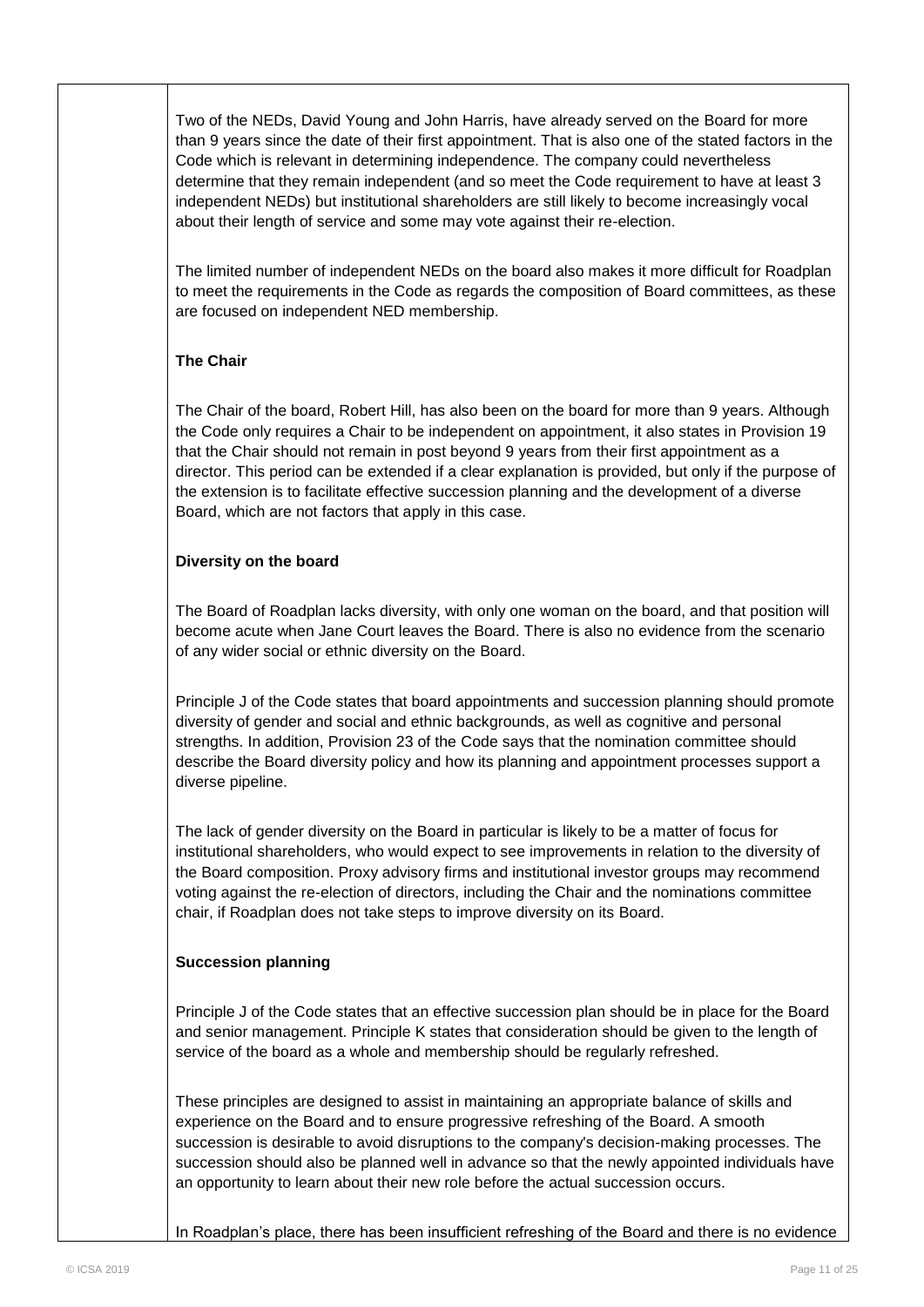| of any succession planning. The two executive directors have both been with the company since<br>it was founded, and the Chair and two of the NEDs have been there for over 9 years.                                                              |
|---------------------------------------------------------------------------------------------------------------------------------------------------------------------------------------------------------------------------------------------------|
| Furthermore, the departure of Jane Court will leave the company with significant problems as<br>regards the number of independent NEDs and diversity, and there is no evidence that the board<br>has been planning ahead to cater for succession. |
|                                                                                                                                                                                                                                                   |

| Level                          | <b>Mark</b> | <b>Descriptor</b>                                                                                                                                                                                                |
|--------------------------------|-------------|------------------------------------------------------------------------------------------------------------------------------------------------------------------------------------------------------------------|
|                                | 0           | No rewardable material.                                                                                                                                                                                          |
| Level 1 (Fail)                 | $1 - 7$     | The answer may attempt to explain corporate governance practice for<br>$\bullet$<br>Board composition but it is likely to be unclear and not explained in full.                                                  |
|                                |             | The answer demonstrates limited understanding of corporate governance<br>$\bullet$<br>weaknesses in relation to Board composition. This is communicated in a<br>basic way with simple or generalised statements. |
|                                |             | The answer makes few links between theory and practice and lacks<br>$\bullet$<br>reference to the UK Corporate Governance Code.                                                                                  |
|                                |             | Points made are superficial and not directly linked to the corporate<br>$\bullet$<br>governance weaknesses set out in the question scenario.                                                                     |
|                                |             | The answer includes limited analysis of the factors that underpin good<br>$\bullet$<br>governance practice in Board composition.                                                                                 |
| Level 2 (Pass)                 | $8 - 9$     | The answer clearly explains corporate governance practice for Board<br>$\bullet$<br>composition.                                                                                                                 |
|                                |             | The answer demonstrates a goodunderstanding of corporate governance<br>$\bullet$<br>weaknesses in relation to Board composition.                                                                                 |
|                                |             | The answer makes links between theory and practice, including references<br>$\bullet$<br>to the UK Corporate Governance Code.                                                                                    |
|                                |             | The points made are relevant and linked to the corporate governance<br>$\bullet$<br>weaknesses set out in the question scenario.                                                                                 |
|                                |             | The answer includes analysis of the factors that underpin good governance<br>$\bullet$<br>practice in Board composition.                                                                                         |
| Level 3<br>(Merit/Distinction) | $10 - 15$   | The answer includes a clear and detailed explanation of corporate<br>$\bullet$<br>governance practice for Board composition.                                                                                     |
|                                |             | The answer demonstrates deeperunderstanding of corporate governance<br>$\bullet$<br>weaknesses in relation to Board composition.                                                                                 |
|                                |             | The answer makes strong links between theory and practice, with<br>$\bullet$<br>application to the UK Corporate Governance Code.                                                                                 |
|                                |             | A wide range of points are made which are relevant and linkedto the<br>corporate governance weaknesses set out in the question scenario.                                                                         |
|                                |             | The answer includes robust analysis of the factors that underpin good<br>$\bullet$<br>governance practice in Board compositionillustrating that the candidate has<br>a thorough understanding of the subject.    |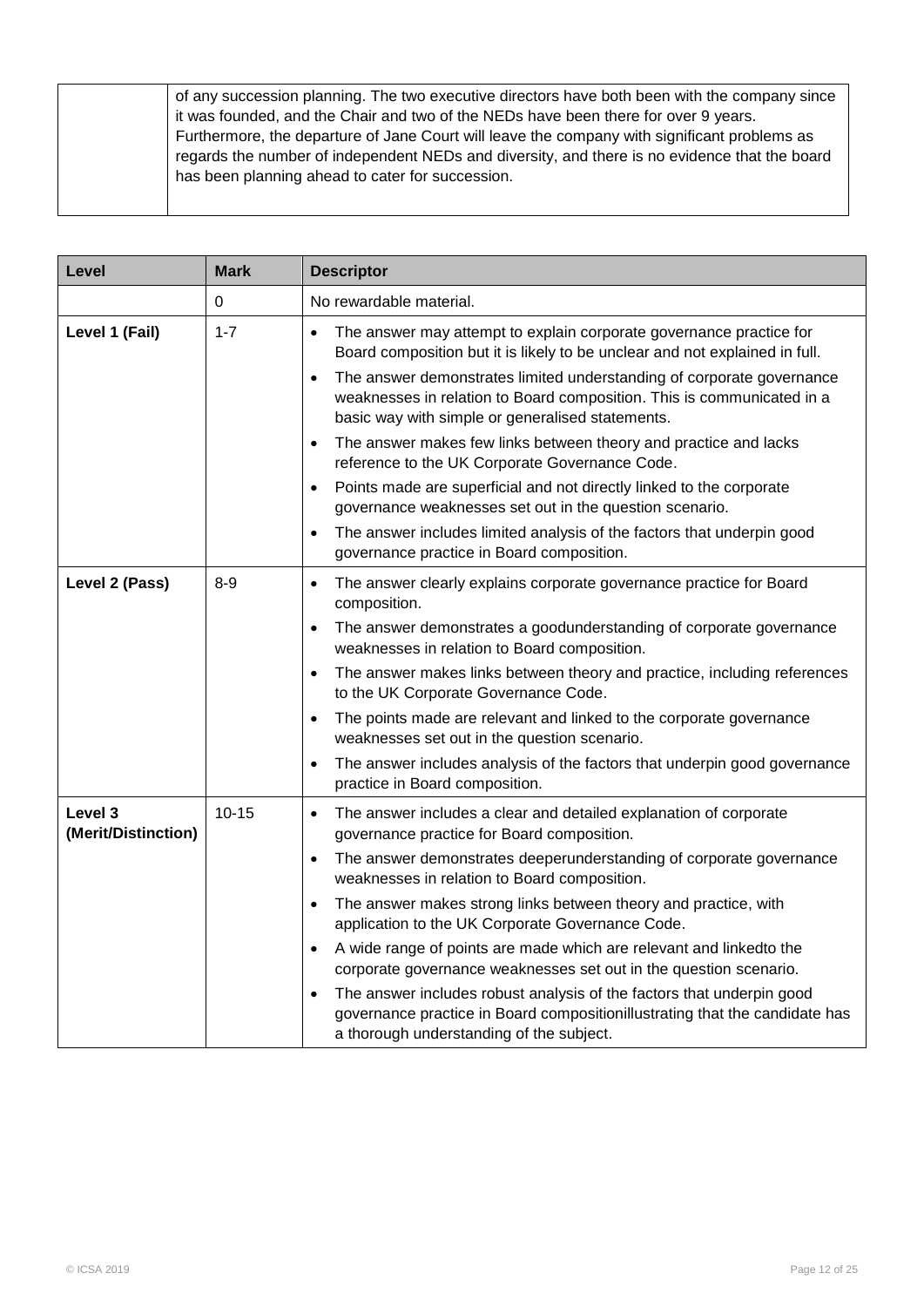| Question<br>number | <b>Indicative content</b>                                                                                                                                                                                                                                                                                                                                                                                                                                                                                                                                                                                                                                                                                                                                                                                                                                                                                                                                                                                                                                                                                                                                                                                                                                                                                                                                                                                                                                                                                                                                                                                                                                                                                                                                                                                                                                                                                                                                                                                                                                                                                                                                                                                                                                                                                                                                                                                                                                                                                                           |  |  |  |
|--------------------|-------------------------------------------------------------------------------------------------------------------------------------------------------------------------------------------------------------------------------------------------------------------------------------------------------------------------------------------------------------------------------------------------------------------------------------------------------------------------------------------------------------------------------------------------------------------------------------------------------------------------------------------------------------------------------------------------------------------------------------------------------------------------------------------------------------------------------------------------------------------------------------------------------------------------------------------------------------------------------------------------------------------------------------------------------------------------------------------------------------------------------------------------------------------------------------------------------------------------------------------------------------------------------------------------------------------------------------------------------------------------------------------------------------------------------------------------------------------------------------------------------------------------------------------------------------------------------------------------------------------------------------------------------------------------------------------------------------------------------------------------------------------------------------------------------------------------------------------------------------------------------------------------------------------------------------------------------------------------------------------------------------------------------------------------------------------------------------------------------------------------------------------------------------------------------------------------------------------------------------------------------------------------------------------------------------------------------------------------------------------------------------------------------------------------------------------------------------------------------------------------------------------------------------|--|--|--|
| 10(b)<br>10 marks  | Answers should demonstrate a knowledge of good practice in relation to the appointment of a<br>new non-executive director, with particular reference to the UK Corporate Governance Code (the<br>Code)                                                                                                                                                                                                                                                                                                                                                                                                                                                                                                                                                                                                                                                                                                                                                                                                                                                                                                                                                                                                                                                                                                                                                                                                                                                                                                                                                                                                                                                                                                                                                                                                                                                                                                                                                                                                                                                                                                                                                                                                                                                                                                                                                                                                                                                                                                                              |  |  |  |
|                    | Answers could include the following content:                                                                                                                                                                                                                                                                                                                                                                                                                                                                                                                                                                                                                                                                                                                                                                                                                                                                                                                                                                                                                                                                                                                                                                                                                                                                                                                                                                                                                                                                                                                                                                                                                                                                                                                                                                                                                                                                                                                                                                                                                                                                                                                                                                                                                                                                                                                                                                                                                                                                                        |  |  |  |
|                    | The process that should be followed and issues to consider as a matter of good governance in<br>relation to the recruitment of a new non-executive director                                                                                                                                                                                                                                                                                                                                                                                                                                                                                                                                                                                                                                                                                                                                                                                                                                                                                                                                                                                                                                                                                                                                                                                                                                                                                                                                                                                                                                                                                                                                                                                                                                                                                                                                                                                                                                                                                                                                                                                                                                                                                                                                                                                                                                                                                                                                                                         |  |  |  |
|                    | Under the Code (Provision 17) the nomination committee should lead the process for the<br>$\bullet$<br>recruitment of new directors.<br>The nomination committee should already have a general succession plan in place<br>$\bullet$<br>which maps the length of tenure, skills and diversity of the rest of the Board and any<br>skills gaps, and this should help to inform the recruitment process and the type of skills<br>and experience required for a new appointment. If there is no such plan in place, then<br>the committee should prepare one before embarking on the recruitment process.<br>The FRC Guidance on Board Effectiveness recommends (paragraph 92) that the<br>$\bullet$<br>nomination committee should prepare a description of the role and capabilities required<br>for any new appointment to the Board.<br>If the company has a Board diversity policy, the recruitment process should take into<br>$\bullet$<br>account that policyCode Principle (Principle J) states that succession plans and<br>appointments should promote diversity, including diversity of gender and social and<br>ethnic backgrounds.<br>The Code (Provision 20) provides that the Board should usually use either advertising or<br>$\bullet$<br>an external search consultancy for the appointment of a new NED<br>In order for the Board and committee compositions to be Code compliant in future, the<br>$\bullet$<br>company should be seeking to recruit directors who are independent under the tests set<br>out in Provision 10 of the Code.<br>When considering candidates, details should be obtained, and account taken, of their<br>other time commitments and whether they would have sufficient time to devote to the<br>role (Provision 15 of the Code).<br>A company should carry out due diligence in relation to any director that it is considering<br>appointing, including seeking information about any potential conflicts of interest as a<br>result of their other positions or interests.<br>. Under Provision 32 of the Code, the chair of the remuneration committee must have<br>$\bullet$<br>served on a remuneration committee for at least 12 months before the appointment as<br>chair.<br>Once the nomination committee has been through the selection process, it should make<br>$\bullet$<br>a recommendation to the board about the new appointment. It will also need to agree an<br>appointment letter, including the level of directors' fees, with the recommended<br>candidate. |  |  |  |

| Level          | <b>Mark</b> | <b>Descriptor</b>                                                                                                                                                                                                                                                                                                                                 |
|----------------|-------------|---------------------------------------------------------------------------------------------------------------------------------------------------------------------------------------------------------------------------------------------------------------------------------------------------------------------------------------------------|
|                | 0           | No rewardable material.                                                                                                                                                                                                                                                                                                                           |
| Level 1 (Fail) | 1-4         | The answer may attempt to explain the appointment process for a new NED<br>٠<br>but it is likely to be unclear and not explained in full.<br>The answer demonstrates limited understanding of the issues that should<br>٠<br>be considered in recruiting a new NED. This is communicated in a basic<br>way with simple or generalised statements. |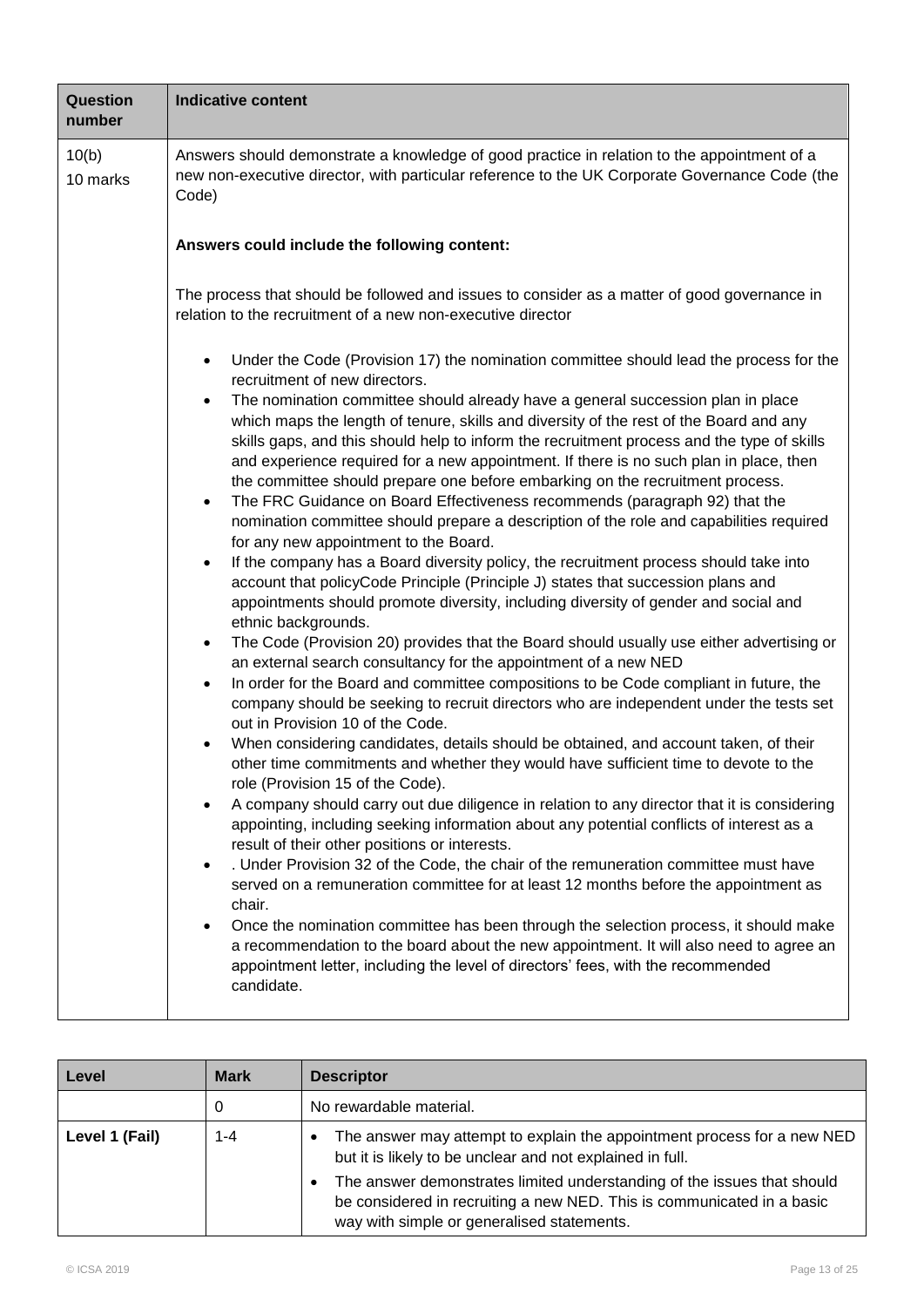|                                |          | The answer makes few links between theory and practiceand lacks<br>$\bullet$<br>reference to the UK Corporate Governance Code.<br>Points made are superficial and not directly linked to the question.<br>$\bullet$<br>There is little application of relevant knowledge and understanding which<br>$\bullet$<br>may not be supported by an evaluative statement.                                                                                                                                                                                                                                                                                                                  |
|--------------------------------|----------|------------------------------------------------------------------------------------------------------------------------------------------------------------------------------------------------------------------------------------------------------------------------------------------------------------------------------------------------------------------------------------------------------------------------------------------------------------------------------------------------------------------------------------------------------------------------------------------------------------------------------------------------------------------------------------|
| Level 2 (Pass)                 | $5-6$    | The answer includes a clear explanation of the appointment process for a<br>$\bullet$<br>new NED.<br>The answer demonstrates a good understanding of the issues that should<br>$\bullet$<br>be considered in recruiting a new NEDand expresses ideas with clarity.<br>The answer makes some links between theory and practice, including<br>$\bullet$<br>references to the UK Corporate Governance Code.<br>The points made are relevant and linked to the question.<br>$\bullet$<br>There is application of relevant knowledge and understanding, which is<br>$\bullet$<br>supported by anevaluative statement.                                                                   |
| Level 3<br>(Merit/Distinction) | $7 - 10$ | The answer includes a clear and detailed explanation of the appointment<br>$\bullet$<br>process for a new NED.<br>The answer demonstrates a thoroughunderstanding of the issues that<br>$\bullet$<br>should be considered in recruiting a new NED and is communicated in a<br>logical writing structure.<br>The answer makes strong links between theory and practice, with<br>$\bullet$<br>application to the UK Corporate Governance Code.<br>A wide range of points are made which are relevant and linked to the<br>$\bullet$<br>question.<br>There is a good application of relevant knowledge and understanding<br>$\bullet$<br>supported by a focused evaluative statement. |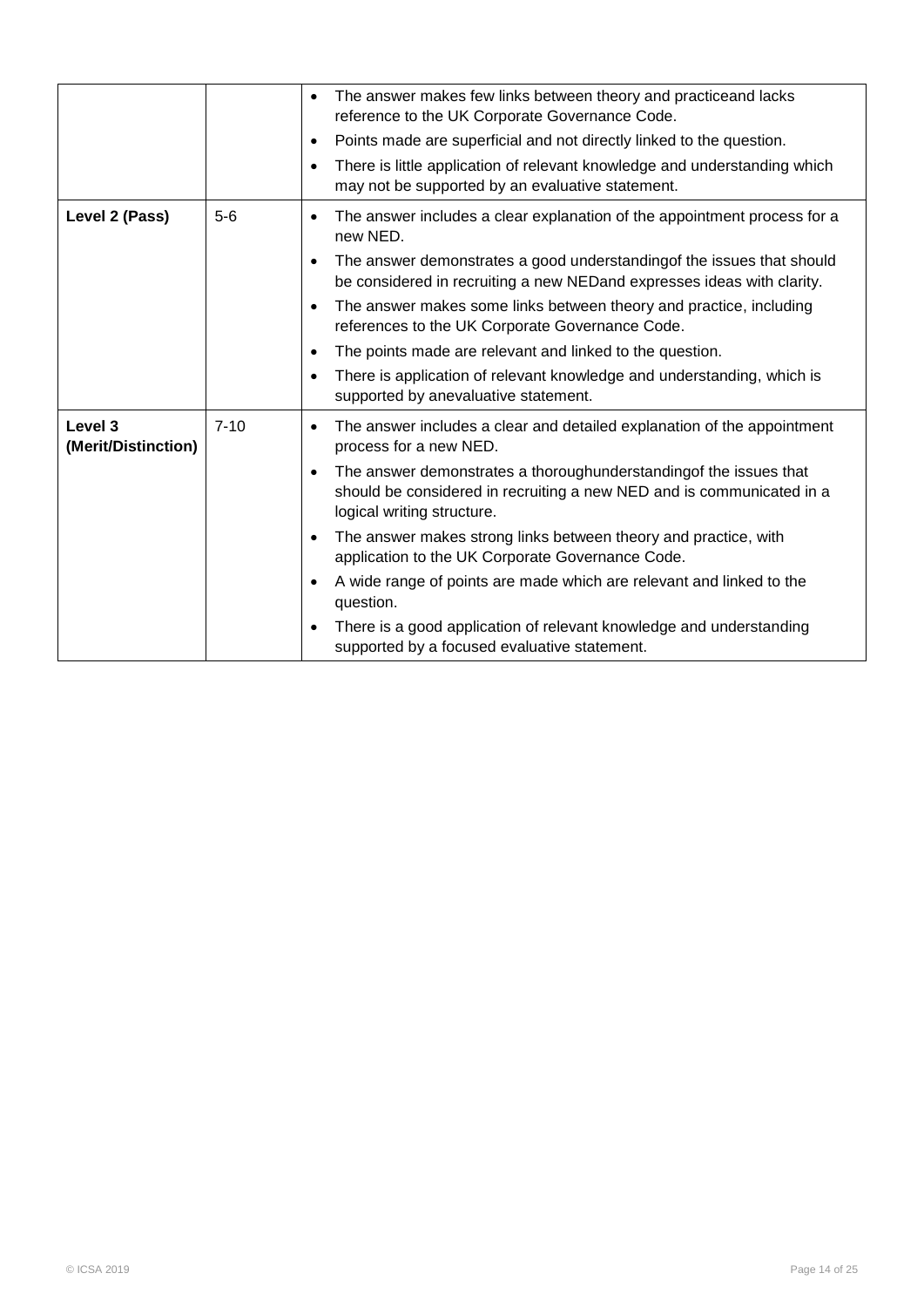| Question<br>number | <b>Indicative content</b>                                                                                                                                                                                                                                                                                                                                                                                                                                                                                                                                                                         |  |  |  |  |
|--------------------|---------------------------------------------------------------------------------------------------------------------------------------------------------------------------------------------------------------------------------------------------------------------------------------------------------------------------------------------------------------------------------------------------------------------------------------------------------------------------------------------------------------------------------------------------------------------------------------------------|--|--|--|--|
| 11(a)<br>15 marks  | Answers should be set out as a briefing note for the CEO of Prime. Answers should demonstrate<br>a clear understanding of the directors' duty under section 172 of the Companies Act 2006 and<br>the duty to have regard to the stakeholder factors listed in that section. Answers should<br>demonstrate a knowledge of the new Companies Act and Accounts Regulations requirements<br>for disclosures in the annual report, about consideration of the stakeholder factors and<br>engagement with stakeholders, including the guidance available in relation to those new<br>provisions.        |  |  |  |  |
|                    | Answers could include the following content:                                                                                                                                                                                                                                                                                                                                                                                                                                                                                                                                                      |  |  |  |  |
|                    | There has recently been a renewed focus on the duty of directors under section 172 of the<br>Companies Act 2006 (CA2006), that is the duty to promote the success of the company. In<br>particular there has been a focus on the requirement in section 172 for directors, when<br>performing that duty, to have regard to the factors listed in section 172(1) (a) to (f). These<br>include the following factors which are often referred to as the 'stakeholder factors':                                                                                                                      |  |  |  |  |
|                    | the interests of the company's employees;<br>the need to foster the company's business relationships with suppliers, customers and<br>others;<br>the impact of the company's operations on the community and the environment; and<br>the desirability of the company maintaining a reputation for high standards of business<br>conduct.                                                                                                                                                                                                                                                          |  |  |  |  |
|                    | Prime is a large company for accounting purposes and must therefore include a strategic report<br>in its annual report. The CA2006 states that the purpose of the strategic report is to help<br>members of the company to assess how the directors have performed their duty under section<br>172 to promote the success of the company.                                                                                                                                                                                                                                                         |  |  |  |  |
|                    | In addition, the Companies (Miscellaneous Reporting) Regulations 2018 have amended the<br>CA2006 and the Large and Medium-sized Companies and Groups (Accounts and Reports)<br>Regulations 2008 (Accounts Regulations) to impose new specific disclosure requirements in a<br>company's annual report relating specifically to the directors' performance of their section 172<br>duty in the context of stakeholders.                                                                                                                                                                            |  |  |  |  |
|                    | As a large company for CA2006 accounts purposes, and as a company with over 250<br>employees in the UK, Prime is obliged to prepare a strategic report and to comply with the full<br>range of the new requirements in the 2018 Regulations.                                                                                                                                                                                                                                                                                                                                                      |  |  |  |  |
|                    | This means that Prime's strategic report will need to include a 'Section 172(1) statement' on how<br>the directors have had regard to the matters set out in section 172(1) (a) to (f) when performing<br>their duty under section 172, which will include how the Prime directors have had regard to the<br>interests of employees and how they have fostered relationships with customers, suppliers and<br>others.                                                                                                                                                                             |  |  |  |  |
|                    | Prime must also explain in its annual report (either in its strategic report or directors' report):<br>how the board has engaged with its employees, and how directors have regard to<br>$\bullet$<br>employee interests, and the effect of that regard, including on the principal decisions<br>taken by Prime during the year; and<br>how directors have had regard to the need to foster the company's business<br>$\bullet$<br>relationships with suppliers, customers and others, and the effect of that regard,<br>including on the principal decisions taken by the Prime during the year. |  |  |  |  |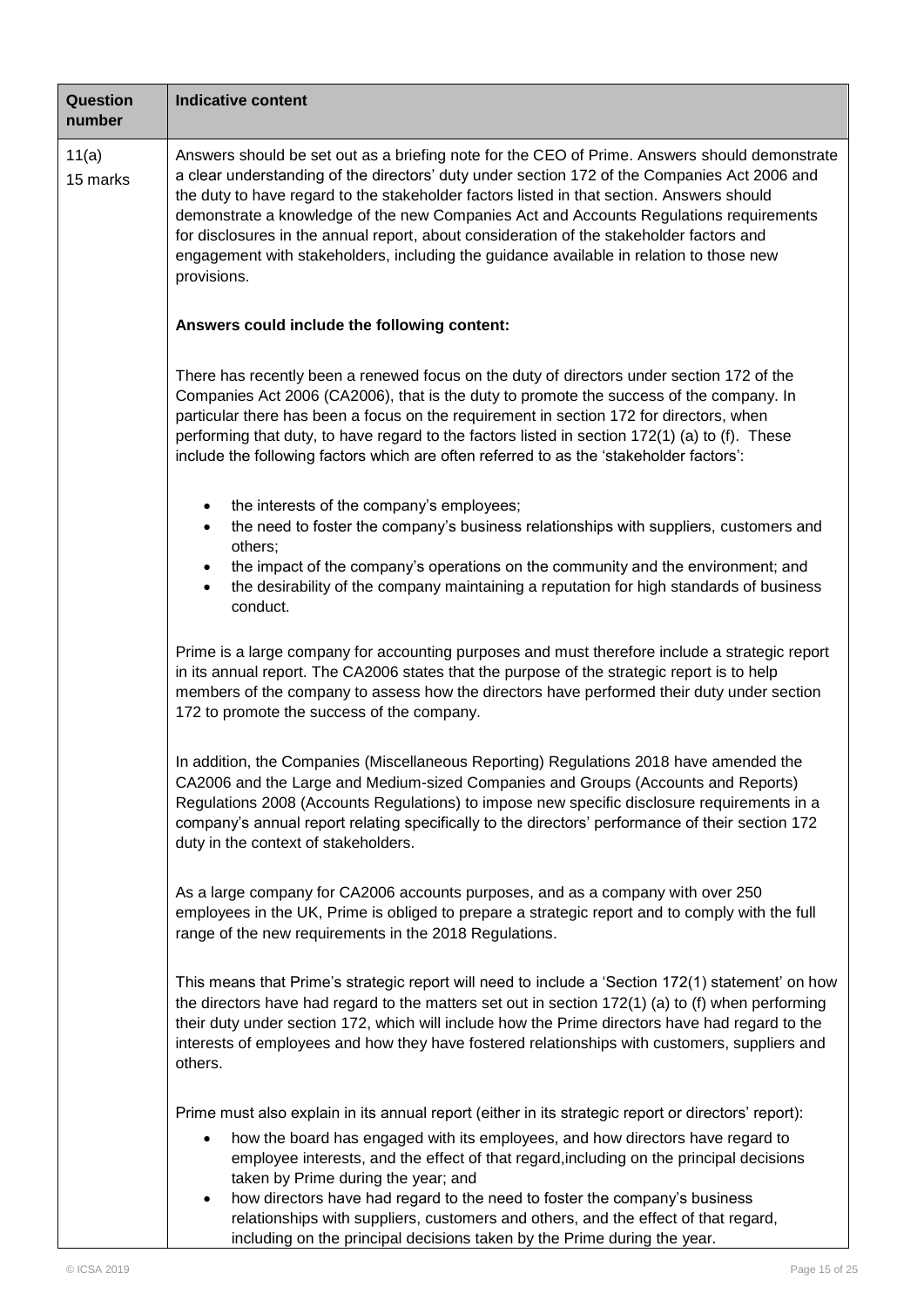| By engaging effectively with the company's key stakeholders and ensuring that the Board has                                                                                                                                                                                                                                                                                                                                                                                                                                                                                                                                                                                                                                                                                                                                                                                                                                                                                                                                                                                                                                                       |
|---------------------------------------------------------------------------------------------------------------------------------------------------------------------------------------------------------------------------------------------------------------------------------------------------------------------------------------------------------------------------------------------------------------------------------------------------------------------------------------------------------------------------------------------------------------------------------------------------------------------------------------------------------------------------------------------------------------------------------------------------------------------------------------------------------------------------------------------------------------------------------------------------------------------------------------------------------------------------------------------------------------------------------------------------------------------------------------------------------------------------------------------------|
| reports on the outcome of that engagement, and the views of those stakeholders, the Prime<br>Board will be better able to include these required disclosures, relating to their performance of<br>their section 172 duty in the next annual report.                                                                                                                                                                                                                                                                                                                                                                                                                                                                                                                                                                                                                                                                                                                                                                                                                                                                                               |
| Prime is currently facing challenges with a range of its stakeholders and must ensure that it will<br>be able to explain in its next annual report how it has engaged with those stakeholders. Although<br>the impact of Prime on the environment is one of the factors set out in section 172, and so the<br>company should continue to explain its environmental approach and policies, the other<br>stakeholder factors set out in section 172 are also important to Prime's business and so must be<br>taken into consideration by its Board and be reported on. In particular:                                                                                                                                                                                                                                                                                                                                                                                                                                                                                                                                                               |
| Employees - Prime is a significant employer and its employees are essential to the<br>success of its business. Given in particular the recent dispute with employees about<br>their contracts, the Prime Board needs to consider how to more effectively engage with<br>its employees and consider how it takes into account their interests. This will also enable<br>it to respond more effectively in the annual report to the negative publicity surrounding<br>the employee dispute.<br>Customers and Suppliers - The need to foster good relations with customers and<br>٠<br>suppliers is set out as a factor in section 172. Supplier relations are currently being<br>damaged by complaints about late payment. Although this is currently being dealt with<br>privately, the company should nevertheless be considering how to improve its<br>engagement methods with its suppliers, including by widening engagement at board<br>level beyond the Finance Director, and it will need to disclose in its annual report how its<br>decisions have been impacted by a consideration of its relations with its customers and<br>suppliers. |
| Consideration of stakeholder issues, and engagement with stakeholders is a responsibility for<br>the whole board although it could be delegated to a committee. For example, the board could<br>consider whether the CSR committee remit should be widened to cover other stakeholder<br>interests as well.                                                                                                                                                                                                                                                                                                                                                                                                                                                                                                                                                                                                                                                                                                                                                                                                                                       |
| The guidance that is available to Prime about section 172, the stakeholder factors, stakeholder<br>engagement and disclosures in relation to stakeholders in the annual report is:                                                                                                                                                                                                                                                                                                                                                                                                                                                                                                                                                                                                                                                                                                                                                                                                                                                                                                                                                                |
| The FRC's Guidance on Board Effectiveness, which accompanies the Governance<br>$\bullet$<br>Code and includes guidance on relations with stakeholders and how to develop and<br>engagement strategy - although this guidance is designed mainly for listed companies,<br>it can also assist large private companies.                                                                                                                                                                                                                                                                                                                                                                                                                                                                                                                                                                                                                                                                                                                                                                                                                              |
| The Guidance prepared by the ICSA in collaboration with the Investment Association,<br>$\bullet$<br>called "The Stakeholder Voice in Board Decision Making" which sets out principles a<br>board can follow to ensure that it is taking into account the interests of stakeholders<br>when taking decisions.                                                                                                                                                                                                                                                                                                                                                                                                                                                                                                                                                                                                                                                                                                                                                                                                                                      |
| The FRC Guidance on the Strategic Report, which includes a section on section 172<br>$\bullet$<br>reporting and stakeholders.                                                                                                                                                                                                                                                                                                                                                                                                                                                                                                                                                                                                                                                                                                                                                                                                                                                                                                                                                                                                                     |
| The GC 100 Guidance on Directors' Duties, Section 172 and Stakeholder<br>$\bullet$<br>Considerations which explains why consideration of stakeholder issues are important for<br>directors when fulfilling their section 172 CA2006 duty.                                                                                                                                                                                                                                                                                                                                                                                                                                                                                                                                                                                                                                                                                                                                                                                                                                                                                                         |
| The BEIS Q&A Guidance on the Companies (Miscellaneous Reporting) Regulations<br>٠<br>2018.                                                                                                                                                                                                                                                                                                                                                                                                                                                                                                                                                                                                                                                                                                                                                                                                                                                                                                                                                                                                                                                        |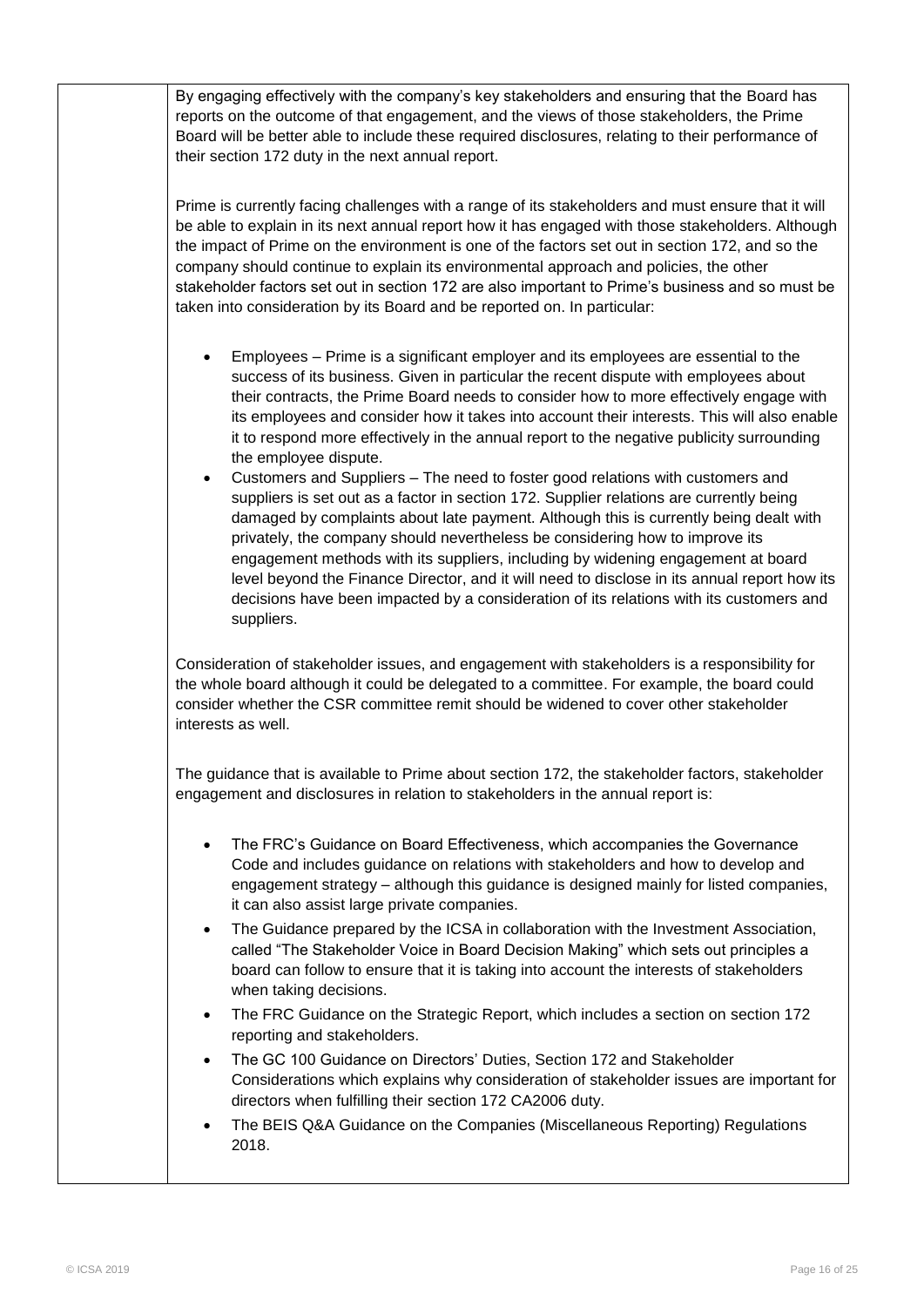| Level                          | <b>Mark</b> | <b>Descriptor</b>                                                                                                                                                                             |
|--------------------------------|-------------|-----------------------------------------------------------------------------------------------------------------------------------------------------------------------------------------------|
|                                | $\Omega$    | No rewardable material.                                                                                                                                                                       |
| Level 1 (Fail)                 | $1 - 7$     | The answer may attempt to explain the statutory reporting requirements in<br>$\bullet$<br>relation to engaging with stakeholders but it is likely to be unclear and not<br>explained in full. |
|                                |             | The answer demonstrates limited understanding of the statutory reporting<br>$\bullet$<br>requirements which Prime must comply with and the guidance available.                                |
|                                |             | The answer makes few links between theory and practice.<br>$\bullet$                                                                                                                          |
|                                |             | The answer includes limited discussion of the stakeholder factors listed in<br>$\bullet$<br>section 172 of the Companies Act 2006 and the stakeholder factors that<br>apply to Prime.         |
| Level 2 (Pass)                 | $8 - 9$     | The answer includes a clear explanation of the statutory reporting<br>$\bullet$<br>requirements in relation to engaging with stakeholders.                                                    |
|                                |             | The answer demonstrates a good understanding of the statutory reporting<br>$\bullet$<br>requirements which Prime must comply with and the guidance available.                                 |
|                                |             | The answer includeslinks between theory and practice.<br>$\bullet$                                                                                                                            |
|                                |             | The answer includes a good discussion of the stakeholder factors listed in<br>$\bullet$<br>section 172 of the Companies Act 2006 and the stakeholder factors that<br>apply to Prime.          |
| Level 3<br>(Merit/Distinction) | $10 - 15$   | The answer includes a clear and detailed explanation of the statutory<br>$\bullet$<br>reporting requirements in relation to engaging with stakeholders.                                       |
|                                |             | The answer demonstrates a detailedunderstanding of the statutory reporting<br>$\bullet$<br>requirements which Prime must comply with and the guidance available.                              |
|                                |             | The answer makes strong links between theory and practice.<br>$\bullet$                                                                                                                       |
|                                |             | The answer includes an in-depth discussion of the stakeholder factors listed<br>$\bullet$<br>in section 172 of the Companies Act 2006 and the stakeholder factors that<br>apply to Prime.     |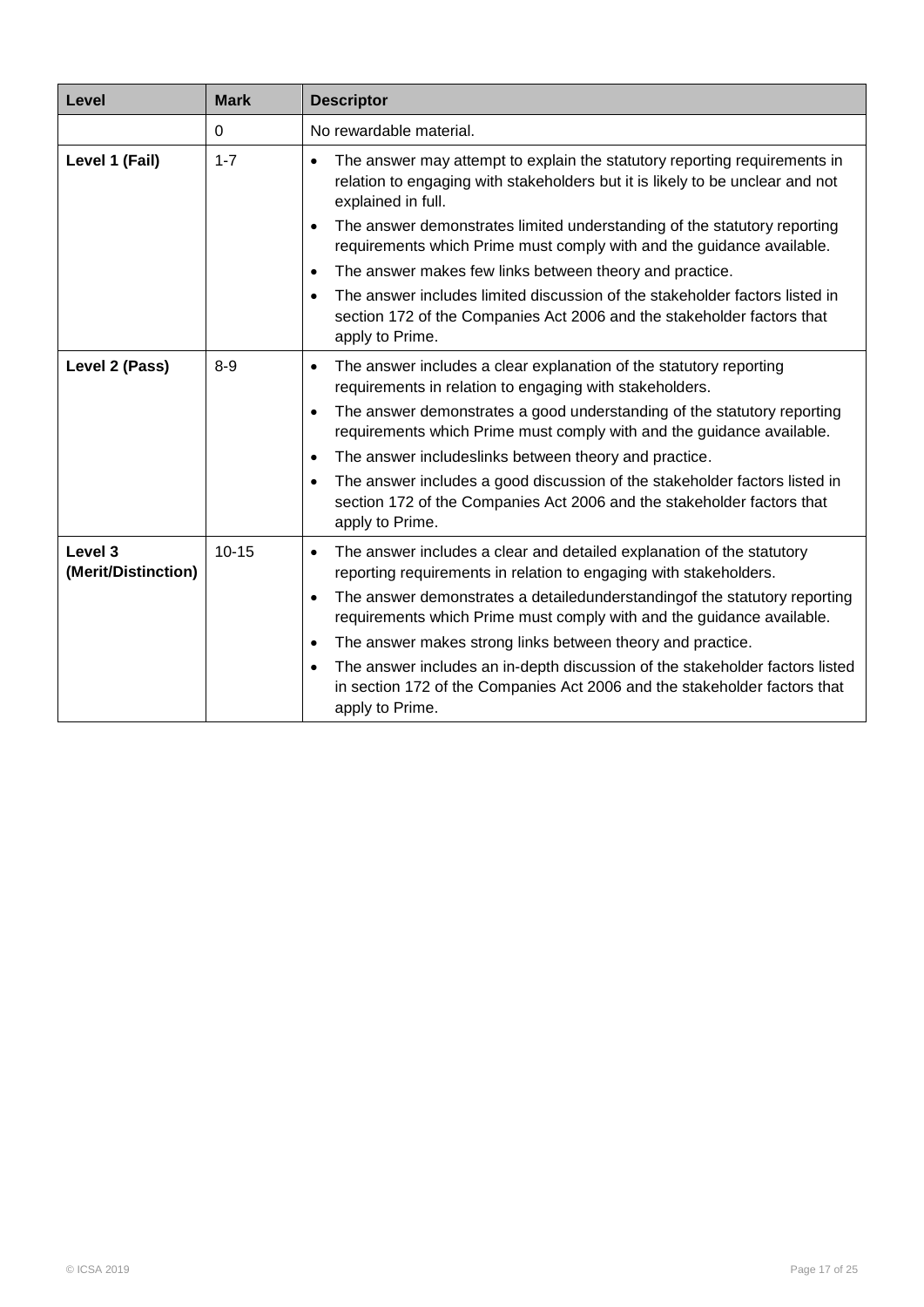| Question<br>number | <b>Indicative content</b>                                                                                                                                                                                                                                                                                                                                                                                                                                                                                                                                                                                                             |  |  |  |  |
|--------------------|---------------------------------------------------------------------------------------------------------------------------------------------------------------------------------------------------------------------------------------------------------------------------------------------------------------------------------------------------------------------------------------------------------------------------------------------------------------------------------------------------------------------------------------------------------------------------------------------------------------------------------------|--|--|--|--|
| 11(b)<br>10 marks  | Answers should demonstrate a clear understanding of the concept of enlightened shareholder<br>value and of section 172 of the Companies Act 2006.                                                                                                                                                                                                                                                                                                                                                                                                                                                                                     |  |  |  |  |
|                    | Answers could include the following content:                                                                                                                                                                                                                                                                                                                                                                                                                                                                                                                                                                                          |  |  |  |  |
|                    | Enlightened shareholder value is the term used to describe a middle ground between a pure<br>shareholder value approach to corporate governance and a pure stakeholder approach to<br>corporate governance.                                                                                                                                                                                                                                                                                                                                                                                                                           |  |  |  |  |
|                    | The shareholder value approach to corporate governance is based on the view that the<br>Board of directors should govern their company in the best interests of its shareholders, with the<br>main objective of the company being to maximise the wealth of a company's shareholders<br>through share price growth and dividend payments. Under this approach, the directors are only<br>accountable to the shareholders and not to other stakeholders and should make decisions<br>purely to maximise the interests of shareholders, rather than being required to take into account<br>the interest of any other stakeholder group. |  |  |  |  |
|                    | In contrast, the stakeholder value approach to corporate governance requires directors to have a<br>wider vision beyond profit maximisation for shareholders and instead obliges them to act in the<br>interests of a wider group of constituents with a stake or interest in the company and its<br>business.                                                                                                                                                                                                                                                                                                                        |  |  |  |  |
|                    | The enlightened shareholder value approach creates a middle ground by taking the view that<br>directors, when considering actions to maximise shareholder value, consider the views of and<br>impact on other stakeholders and not just shareholders. The views and interests of other<br>stakeholders are, however, only considered in so far as it would be in the interests of<br>shareholders to do so. Therefore, the enlightened shareholder value approach is still in essence<br>a shareholder value approach and not a stakeholder value approach.                                                                           |  |  |  |  |
|                    | The wording of section 172 of the Companies Act 2006 embodies the enlightened shareholder<br>value approach, as a compromise between the two different philosophical approaches to<br>corporate governance. Section 172 states that directors must act in the way they consider, in<br>good faith, would be most likely to promote the success of the company for the benefit of its<br>members as a whole, but in doing so they must have regard (amongst other matters) to a range<br>of factors listed in section 172, which include the company's stakeholders, that is:                                                          |  |  |  |  |
|                    | the likely consequences of any decision in the long-term;<br>the interests of the company's employees;<br>$\bullet$<br>the need to foster the company's business relationships with suppliers, customers<br>٠<br>and others;<br>the impact of the company's operations on the community and the environment;<br>٠<br>the desirability of the company maintaining a reputation for high standards of<br>business conduct; and<br>the need to act fairly as between the members of the company.                                                                                                                                         |  |  |  |  |
|                    | Under section 172, the directors' duties are still owed solely to the company but, in order to<br>promote the success of the company, directors should also have regard to the interests of<br>stakeholder groups and other factors that relate to the company's external impact.                                                                                                                                                                                                                                                                                                                                                     |  |  |  |  |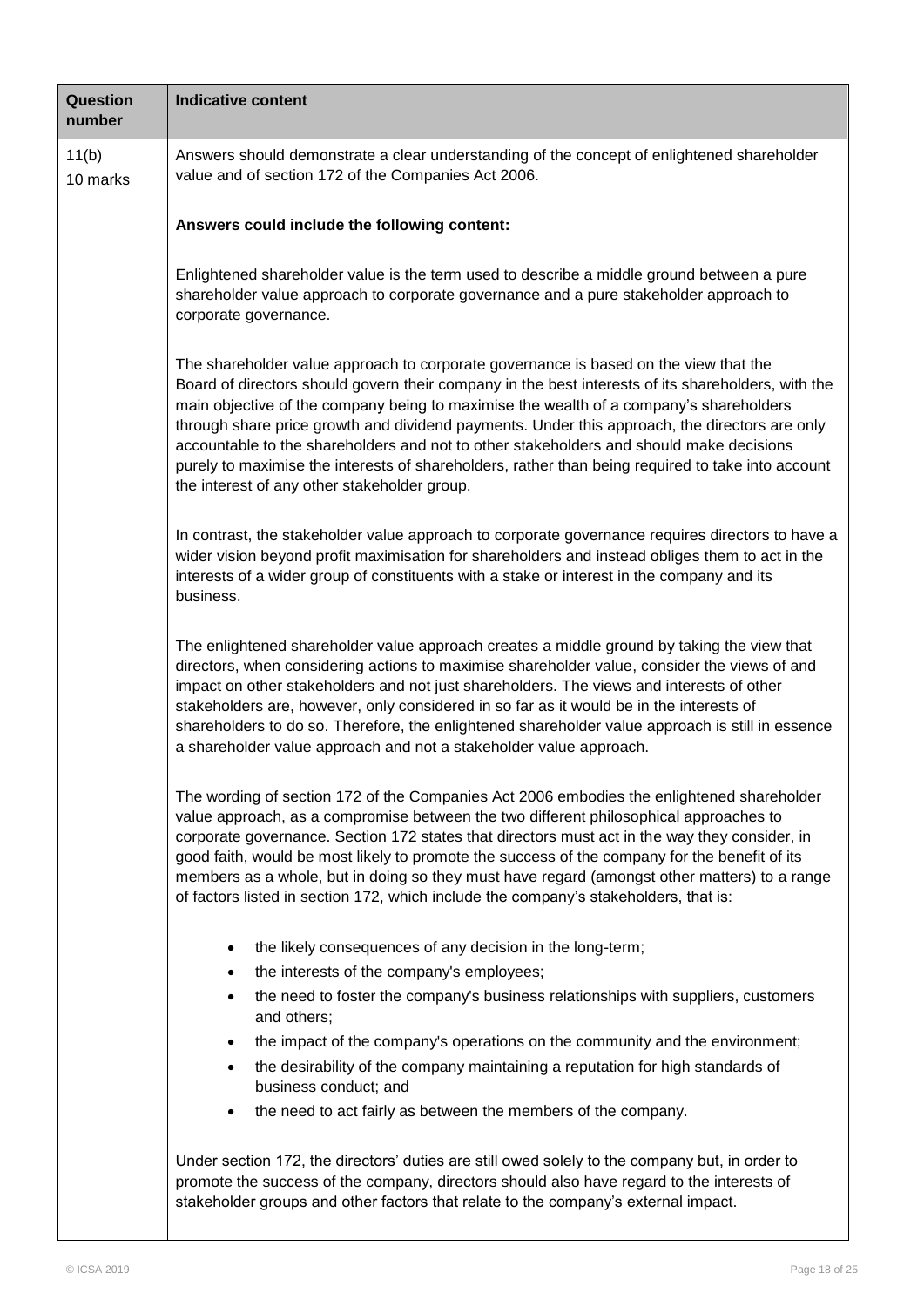| Therefore, the CEO of Prime does not need to be concerned about how the focus on                   |
|----------------------------------------------------------------------------------------------------|
| stakeholders fits with the duty to shareholders. The duty of the directors is to promote the       |
| success of Prime for the benefit of its shareholders as a whole but, in order to do so, the        |
| interests of the company's stakeholders need to be taken into account. It is not a question of     |
| preferring one stakeholder interest over another, or of preferring stakeholders over shareholders, |
| but of considering stakeholder views and interests and, having done so, deciding what would        |
| best promote the success of the company.                                                           |
|                                                                                                    |

| Level                          | <b>Mark</b> | <b>Descriptor</b>                                                                                                                                                                                                                   |
|--------------------------------|-------------|-------------------------------------------------------------------------------------------------------------------------------------------------------------------------------------------------------------------------------------|
|                                | 0           | No rewardable material.                                                                                                                                                                                                             |
| Level 1 (Fail)                 | $1 - 4$     | The answer may attempt to explain the definition of enlightened shareholder<br>$\bullet$<br>value but it is likely to be unclear and not explained in full.                                                                         |
|                                |             | The answer demonstrates limited understanding of section 172 of the<br>Companies Act 2006 and how this encapsulates enlightened shareholder<br>value. This is communicated in a basic way with simple or generalised<br>statements. |
|                                |             | Points made are superficial and not directly linked to the scenario in the<br>$\bullet$<br>question.                                                                                                                                |
|                                |             | There is little application of relevant knowledge and understanding which<br>may not be supported by an evaluative statement on the CEO's concerns<br>about stakeholders versus shareholders.                                       |
|                                |             | The answer includes limited analysis of the factors that underpinenlightened<br>shareholder value.                                                                                                                                  |
| Level 2 (Pass)                 | $5-6$       | The answer includes a cleardefinition of enlightened shareholder value.<br>$\bullet$                                                                                                                                                |
|                                |             | The answer demonstrates a good understanding of section 172 of the<br>$\bullet$<br>Companies Act 2006 and how this encapsulates enlightened shareholder<br>value and expresses ideas with clarity.                                  |
|                                |             | The points made are relevant and linked to the scenario in the question.<br>$\bullet$                                                                                                                                               |
|                                |             | There is application of relevant knowledge and understanding, which is<br>supported by anevaluative statement on the CEO's concerns about<br>stakeholders versus shareholders.                                                      |
|                                |             | The answer includes analysis of the factors that underpin enlightened<br>shareholder value.                                                                                                                                         |
| Level 3<br>(Merit/Distinction) | $7 - 10$    | The answer includes a clear and detailed definition of enlightened<br>$\bullet$<br>shareholder value.                                                                                                                               |
|                                |             | The answer demonstrates a deeperunderstandingof section 172 of the<br>Companies Act 2006 and how this encapsulates enlightened shareholder<br>value and is communicated in a logical writing structure.                             |
|                                |             | A wide range of points are made which are relevant and linked to the<br>scenario in the question.                                                                                                                                   |
|                                |             | There is a good application of relevant knowledge and understanding<br>supported by a focused evaluative statementon the CEO's concerns about<br>stakeholders versus shareholders.                                                  |
|                                |             | The answer includes good analysis of the factors that underpin enlightened<br>shareholder value.                                                                                                                                    |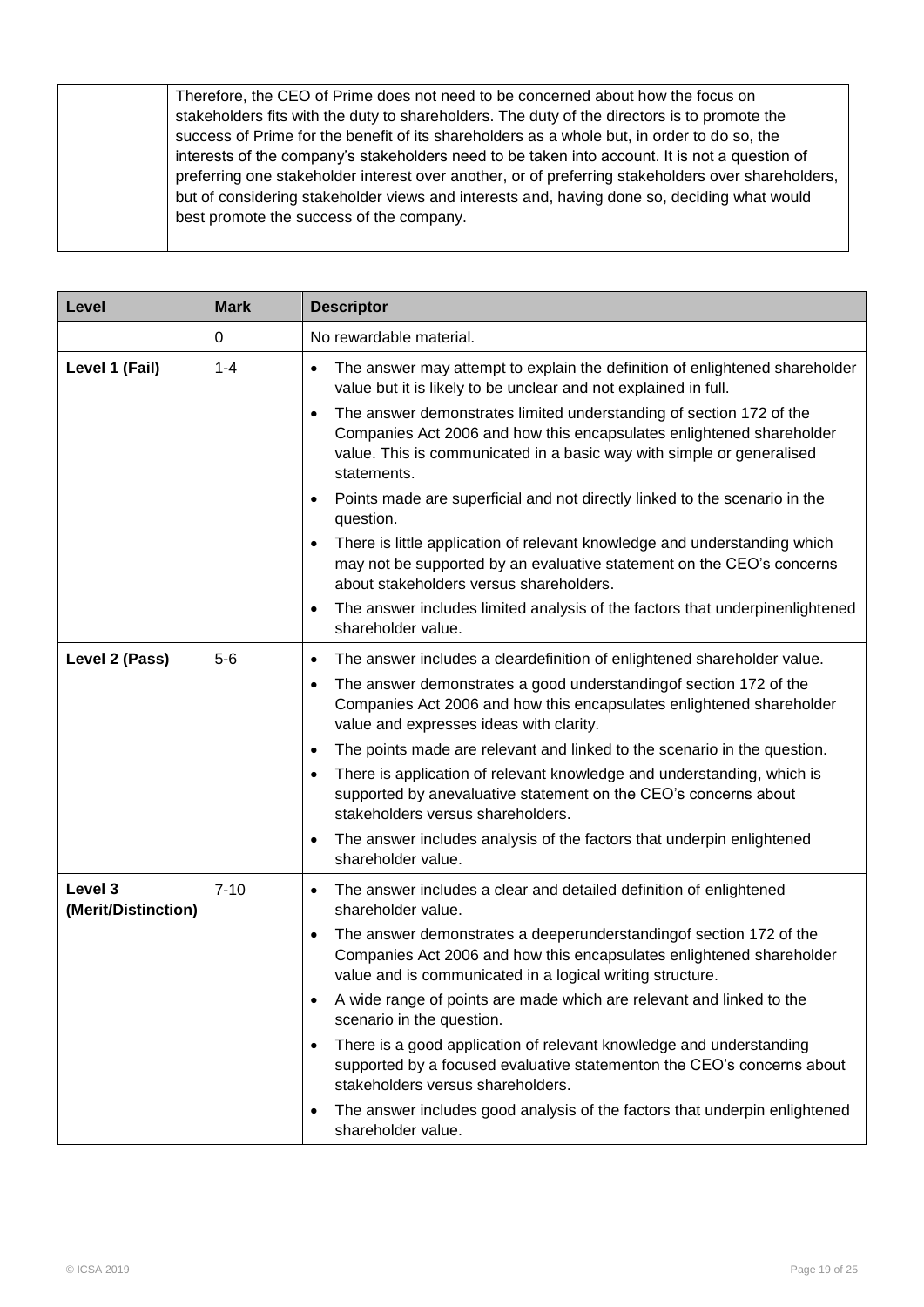| <b>Question</b><br>number | <b>Indicative content</b>                                                                                                                                                                                                                                                                                                                                                                                                                                                                                                                                                                                                                                                                                                                                                                                                                                                                                                                                                                                                                                                                                                                                                                                                                                                      |  |  |  |
|---------------------------|--------------------------------------------------------------------------------------------------------------------------------------------------------------------------------------------------------------------------------------------------------------------------------------------------------------------------------------------------------------------------------------------------------------------------------------------------------------------------------------------------------------------------------------------------------------------------------------------------------------------------------------------------------------------------------------------------------------------------------------------------------------------------------------------------------------------------------------------------------------------------------------------------------------------------------------------------------------------------------------------------------------------------------------------------------------------------------------------------------------------------------------------------------------------------------------------------------------------------------------------------------------------------------|--|--|--|
| 12(a)<br>9 marks          | Answers should demonstrate a clear understanding of the concept of reputational risk and why it<br>is important and should be able to apply the concept to the Exmoor scenario.                                                                                                                                                                                                                                                                                                                                                                                                                                                                                                                                                                                                                                                                                                                                                                                                                                                                                                                                                                                                                                                                                                |  |  |  |
|                           | Answers could include the following content:                                                                                                                                                                                                                                                                                                                                                                                                                                                                                                                                                                                                                                                                                                                                                                                                                                                                                                                                                                                                                                                                                                                                                                                                                                   |  |  |  |
|                           | Reputational risk is an increasingly important category of risk for companies and an important<br>corporate governance issue.                                                                                                                                                                                                                                                                                                                                                                                                                                                                                                                                                                                                                                                                                                                                                                                                                                                                                                                                                                                                                                                                                                                                                  |  |  |  |
|                           | The new accessibility and speed of mainstream media and social media means that reputational<br>damage to a company can occur very easily and very rapidly.                                                                                                                                                                                                                                                                                                                                                                                                                                                                                                                                                                                                                                                                                                                                                                                                                                                                                                                                                                                                                                                                                                                    |  |  |  |
|                           | Reputational damage on its own can have a significant detrimental impact on a company's<br>business, even if it does not relate to an event which has caused direct damage to the business.<br>At the extreme it could mean that the company is unable to continue its business. This is<br>because of the likely impact on, and reaction of, the company's key stakeholders if a company is<br>regarded as having behaved unethically or to have failed to meet the standards of business<br>conduct that are expected of it.                                                                                                                                                                                                                                                                                                                                                                                                                                                                                                                                                                                                                                                                                                                                                 |  |  |  |
|                           | Employees - Existing staff may leave or be more dissatisfied and it may be more difficult<br>to recruit the best new staff.<br>Customers – Customers may be less willing to buy the company's products or in high<br>٠<br>profile cases some could boycott the products.<br>Regulators - Regulators across the jurisdictions in which the company operates could<br>$\bullet$<br>decide to launch investigations into the company's conduct in response to media<br>reports.<br>Shareholders - The company's shareholders may lose trust in the board and senior<br>$\bullet$<br>management and become critical of the company's strategy. If reputational issues arise,<br>the share price could fall. In some cases, certain investors may decide that they are<br>unwilling to continue to be shareholders in the company because of its behaviours.<br>Reputational damage can also make raising new capital more difficult.<br>Business partners - Business partners, such as suppliers, may be less willing to work<br>with the company.                                                                                                                                                                                                                                 |  |  |  |
|                           | The Exmoor Board therefore needs to have structures, policies and processes in place to<br>identify and manage reputational risk. Exmoor faces a range of reputational risks, both current<br>and potential, and needs to make sure that these can be managed and mitigated and that it has<br>a crisis plan in place should a serious risk materialise.                                                                                                                                                                                                                                                                                                                                                                                                                                                                                                                                                                                                                                                                                                                                                                                                                                                                                                                       |  |  |  |
|                           | The company will already have suffered reputational damage as a result of the investigation in<br>connection with alleged bribes by the company's sales force, which was publicly announced by<br>the regulator. It is also currently in the media spotlight, and having its reputation damaged, as a<br>result of the campaign group activities criticising the environmental impact of its products. In<br>relation to both of these matters, Exmoor urgently needs to develop a response and a strategy<br>which reduces the harm that is being done to its reputation, both in the short term and the long<br>term. It may be able to robustly refute the claims and defend itself against them. But it needs to<br>be clear about the veracity of the claims, whether particular incidents are contained and one-off<br>or are symptomatic of wider failings. If the allegations and reports are true (or true on part),<br>specific action needs to be taken involving a change in procedures or strategy. For example, this<br>could be in relation to how the sales force operates or in relation to how its products are<br>manufactured. In any event, its external messaging and actions will be key to mitigating the<br>reputational damage that it is suffering. |  |  |  |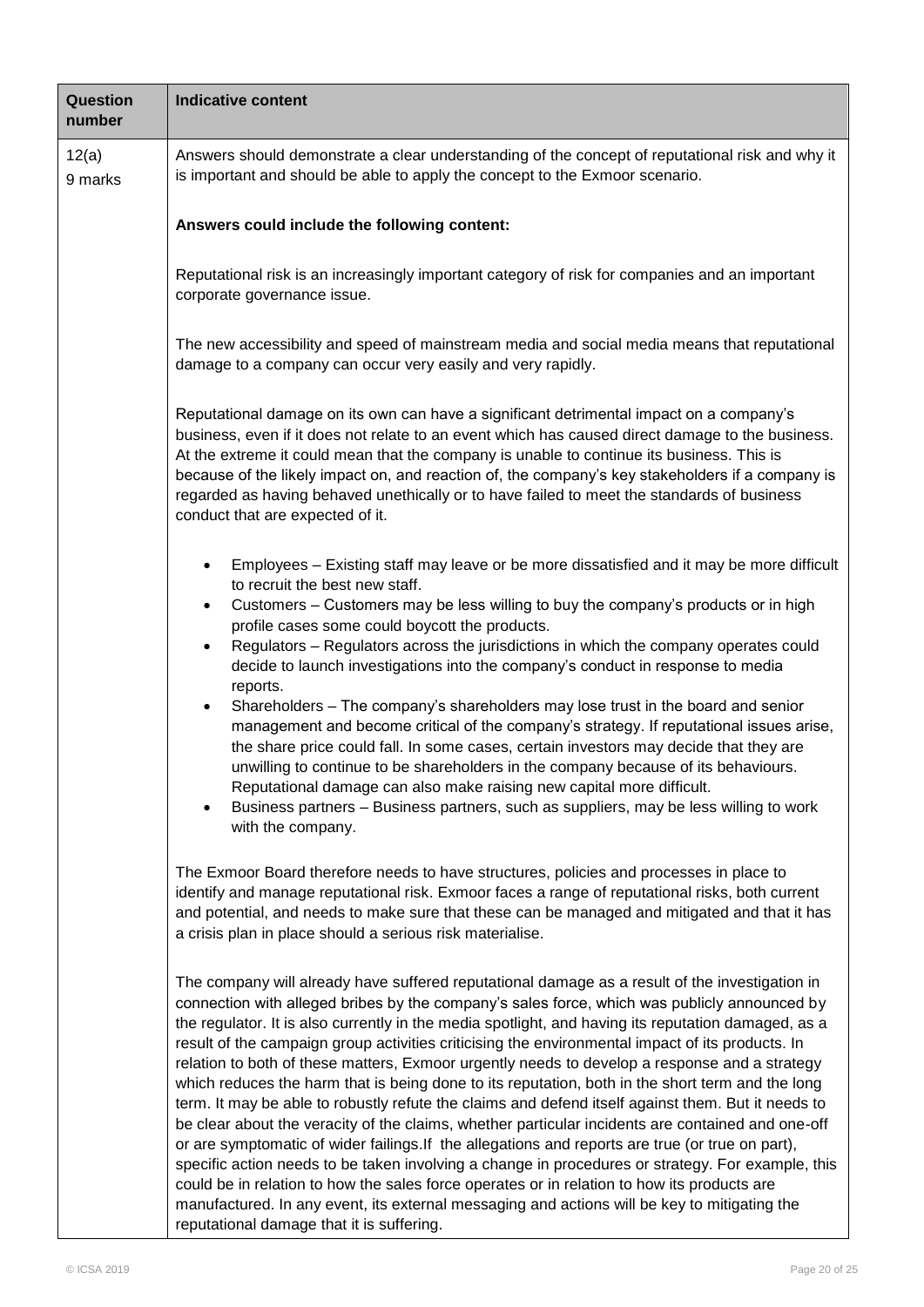| The other reputational risk that Exmoor potentially faces is in relation to customer data, which is<br>key to its business. An inadvertent data breach by it, or a cyber-attack on the company involving<br>the publication or theft of customer data could lead to significant reputational damage as well as<br>regulatory action. The Board of Exmoor needs to ensure that it has policies and procedures in<br>place to reduce the risk of such an event occurring or of an attack being successful, and that |
|-------------------------------------------------------------------------------------------------------------------------------------------------------------------------------------------------------------------------------------------------------------------------------------------------------------------------------------------------------------------------------------------------------------------------------------------------------------------------------------------------------------------|
| procedures are in place as part of its crisis management planning to mitigate the impact of such<br>an event, including mitigating any reputational damage.                                                                                                                                                                                                                                                                                                                                                       |

| Level               | <b>Mark</b> | <b>Descriptor</b>                                                                                                                                           |
|---------------------|-------------|-------------------------------------------------------------------------------------------------------------------------------------------------------------|
|                     | $\Omega$    | No rewardable material.                                                                                                                                     |
| Level 1 (Fail)      | $1 - 4$     | The answer may attempt to explain reputational risks but it is likely to be<br>$\bullet$<br>unclear and not explained in full.                              |
|                     |             | Points made are superficial and not directly linked to the scenario in the<br>$\bullet$<br>question and the reputational risks that Exmoor faces.           |
|                     |             | There is little application of relevant knowledge and understanding which<br>$\bullet$<br>may not be supported by an evaluative statement.                  |
|                     |             | The answer includes limited discussion of why it is important for the Exmoor<br>$\bullet$<br>Board to assess and manage reputational risks.                 |
| Level 2 (Pass)      | 5           | The answer includes a clear explanation of reputational risks.<br>$\bullet$                                                                                 |
|                     |             | The points made are relevant and linked to the scenario in the question and<br>$\bullet$<br>the reputational risks that Exmoor faces.                       |
|                     |             | There is application of relevant knowledge and understanding but supported<br>$\bullet$<br>by a limited evaluative statement.                               |
|                     |             | The answer includes a good discussion of why it is important for the<br>$\bullet$<br>Exmoor Board to assess and manage reputational risks.                  |
| Level 3             | $6-9$       | The answer includes a clear and detailed explanation of reputational risks.<br>$\bullet$                                                                    |
| (Merit/Distinction) |             | A wide range of points are made which are relevant and linked to the<br>$\bullet$<br>scenario in the question and the reputational risks that Exmoor faces. |
|                     |             | There is a good application of relevant knowledge and understanding<br>$\bullet$<br>supported by a focused evaluative statement.                            |
|                     |             | The answer includes a thorough discussion of why it is important for the<br>$\bullet$<br>Exmoor Board to assess and manage reputational risks.              |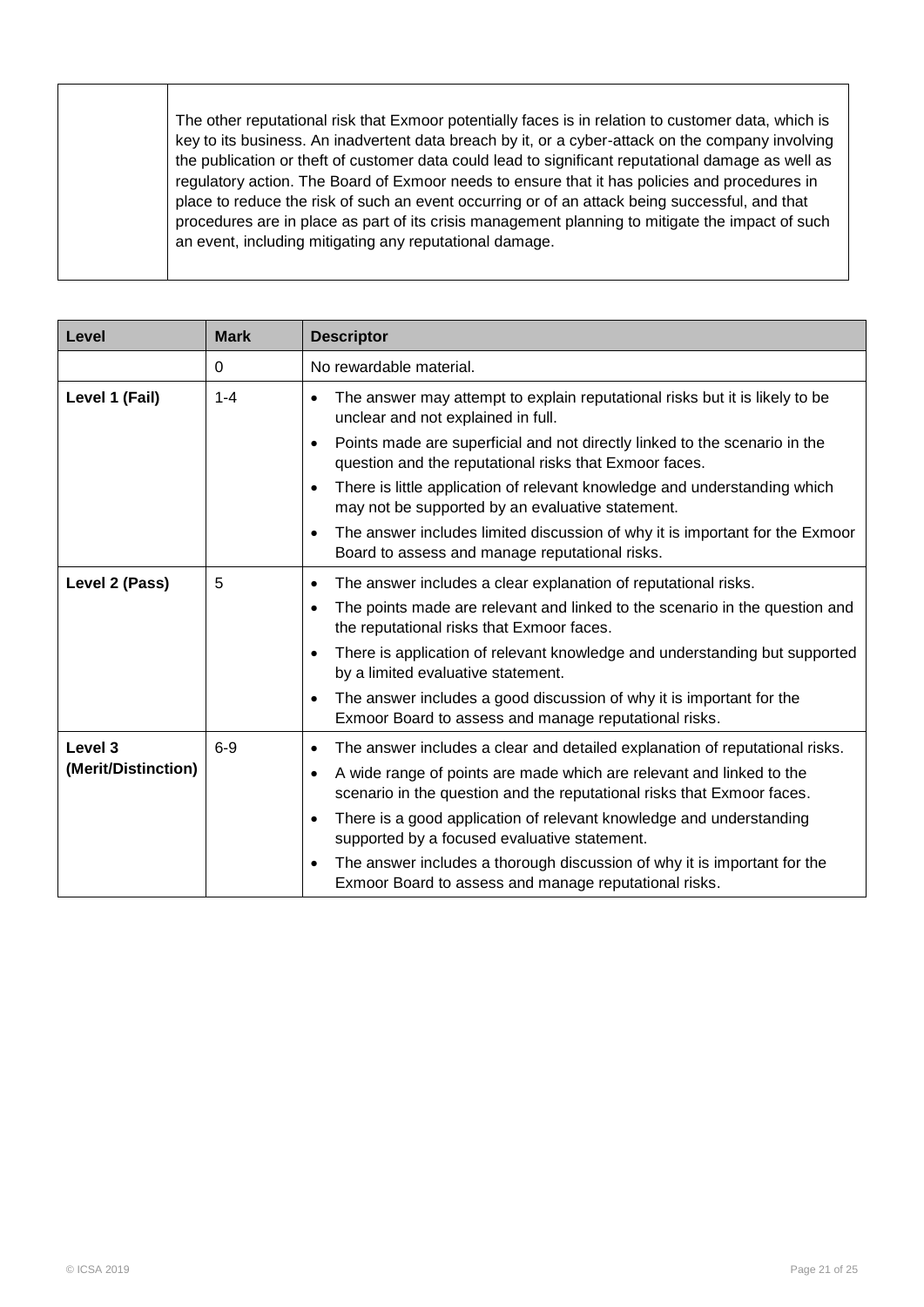| Question<br>number | <b>Indicative content</b>                                                                                                                                                                                                                                                                                                                                                                                                                                                                                     |
|--------------------|---------------------------------------------------------------------------------------------------------------------------------------------------------------------------------------------------------------------------------------------------------------------------------------------------------------------------------------------------------------------------------------------------------------------------------------------------------------------------------------------------------------|
| 12(b)<br>8 marks   | Answers should demonstrate a clear understanding of the viability statement requirement in the<br>UK Corporate Governance Code and be able to consider the issues it raises in the Exmoor<br>scenario.                                                                                                                                                                                                                                                                                                        |
|                    | Answers could include the following content:                                                                                                                                                                                                                                                                                                                                                                                                                                                                  |
|                    | Under the UK Corporate Governance Code (the Code) listed companies are required to make a<br>statement on the long-term viability of the company.                                                                                                                                                                                                                                                                                                                                                             |
|                    | Provision 31 states that, taking account of the company's current position and principal risks, the<br>Board should explain in the company's annual report how it has assessed the prospects of the<br>company, over what period it has done so and why it considers that period appropriate. The<br>Board should also state whether it has a reasonable expectation that the company will be able to<br>continue in operation and meet its liabilities as they fall due over the period of their assessment. |
|                    | The assessment period for the viability statement is expected to be significantly longer than 12<br>months and in practice the expectation is that it will be at least three years (which is now the<br>most common period chosen by listed companies, although institutional shareholders are<br>pressing for periods that are even longer than that).                                                                                                                                                       |
|                    | This means that the assessment covers a longer period than that used in considering the going<br>concern basis of accounting.                                                                                                                                                                                                                                                                                                                                                                                 |
|                    | Considering the prospects of the company over a long period is particularly challenging for a<br>business like Exmoor's because there is a frequent emergence of new technologies which could<br>threaten the business model. Long term planning is therefore difficult and its strategic and<br>operational risks are high. It is also operating in challenging circumstances with other risks,<br>including reputational risks, that have recently risen in significance.                                   |
|                    | In addition, Exmoor will shortly be embarking on a debt refinancing and this will impact on the<br>board's assessment of the company's financial position and future solvency.                                                                                                                                                                                                                                                                                                                                |
|                    | It is particularly important for the Exmoor Board that, in order to be able to make the statement, it<br>conducts a robust assessment of the principal risks, future performance, solvency and liquidity of<br>the company. In particular it will need to take into account whether it is reasonable to expect that<br>the refinancing will be successfully completed on time and whether it is reasonable to expect<br>that it can manage and mitigate the risks to the business that it has identified.     |
|                    | However, the 'reasonable expectation' test does not mean that certainty is expected and the<br>board does not have to produce a detailed justification for its assessment in the statement. The<br>statement can, and should, be accompanied by the qualifications and assumptions that the<br>Board has used in order to make the statement. Exmoor will need to be clear about what these<br>are and will need to tailor them specifically to its situation.                                                |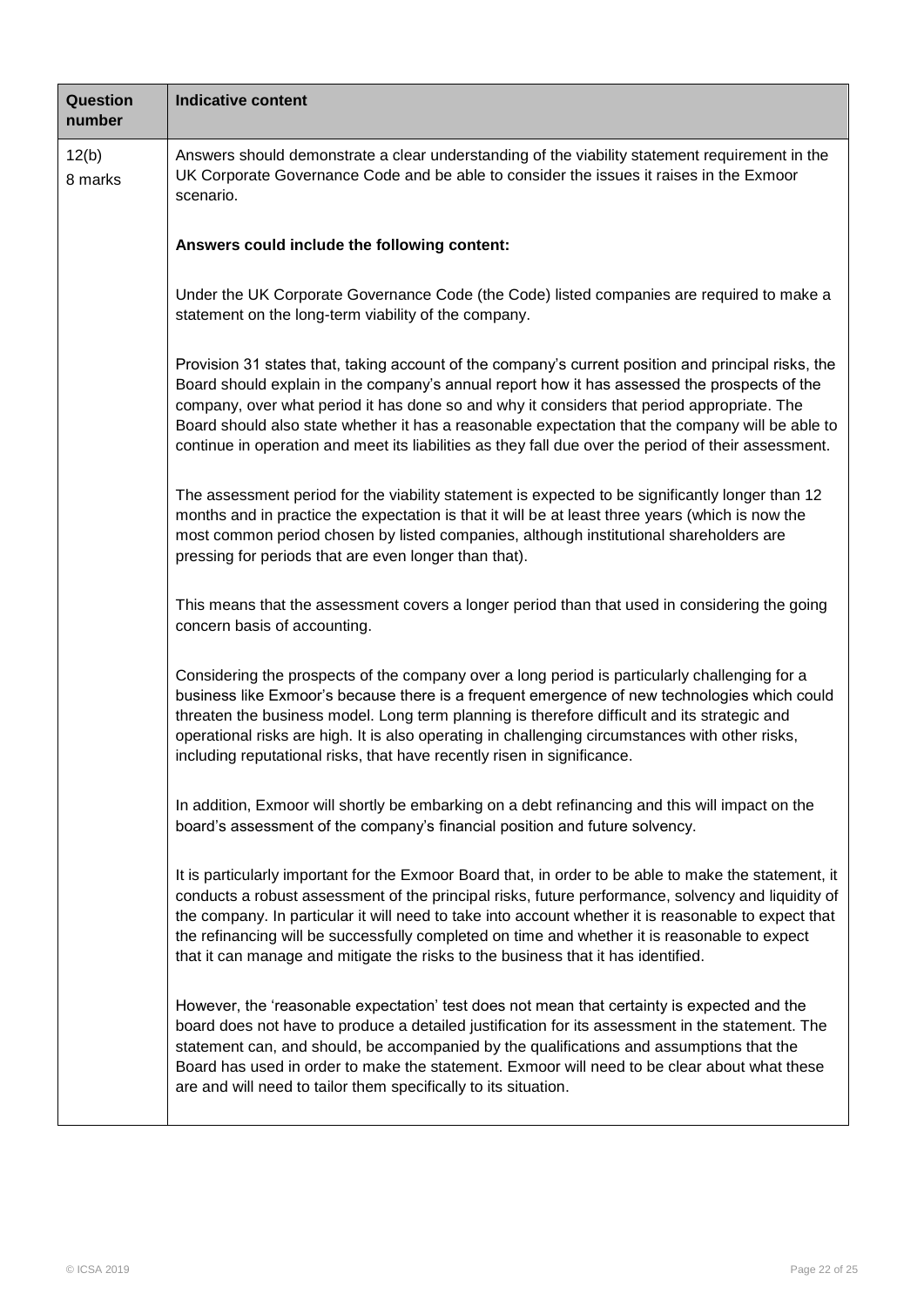| Level                          | <b>Mark</b> | <b>Descriptor</b>                                                                                                                                                                                                                                                                                                                                                                                                   |
|--------------------------------|-------------|---------------------------------------------------------------------------------------------------------------------------------------------------------------------------------------------------------------------------------------------------------------------------------------------------------------------------------------------------------------------------------------------------------------------|
|                                | $\pmb{0}$   | No rewardable material.                                                                                                                                                                                                                                                                                                                                                                                             |
| Level 1 (Fail)                 | $1 - 3$     | The answer may attempt to explain the viability statement requirement but it<br>$\bullet$<br>is likely to be unclear and not explained in full.<br>The answer demonstrates limited understanding of therequirement in the<br>$\bullet$<br>UK Corporate Governance Code.                                                                                                                                             |
|                                |             | Points made are superficial and not directly linked to the scenario in the<br>$\bullet$<br>question and the challenges that the Exmoor Board faces in making the<br>viability statement. For example, there is no reference to the impact of the<br>emergence of new technologies in the sector and the debt refinancing.<br>There is little application of relevant knowledge and understanding which<br>$\bullet$ |
|                                |             | may not be supported by an evaluative statement.                                                                                                                                                                                                                                                                                                                                                                    |
| Level 2 (Pass)                 | $4 - 5$     | The answer includes a clear explanation of the viability statement<br>$\bullet$<br>requirement.                                                                                                                                                                                                                                                                                                                     |
|                                |             | The answer demonstrates understanding of the requirement in the UK<br>$\bullet$<br>Corporate Governance Code and expresses ideas with clarity.                                                                                                                                                                                                                                                                      |
|                                |             | The points made are relevant and linked to the scenario in the question and<br>$\bullet$<br>the challenges that the Exmoor Board faces in making the viability<br>statement. For example, the answers refers to the impact of the emergence<br>of new technologies in the sector and the debt refinancing.                                                                                                          |
|                                |             | There is application of relevant knowledge and understanding which is<br>$\bullet$<br>supported by anevaluative statement.                                                                                                                                                                                                                                                                                          |
| Level 3<br>(Merit/Distinction) | $6 - 8$     | The answer provides a clear and detailed explanation of the viability<br>$\bullet$<br>statement requirement.                                                                                                                                                                                                                                                                                                        |
|                                |             | The answer demonstrates a good understanding of the requirement in the<br>$\bullet$<br>UK Corporate Governance Code and is communicated in a logical writing<br>structure.                                                                                                                                                                                                                                          |
|                                |             | A wide range of points are made which are relevant and linked to the<br>$\bullet$<br>scenario in the questionand the challenges that the Exmoor Board faces in<br>making the viability statement. For example, the answers discusses the<br>impact of the emergence of new technologies in the sector and the debt<br>refinancing.                                                                                  |
|                                |             | There is a good application of relevant knowledge and understanding<br>$\bullet$<br>supported by a focused evaluative statement.                                                                                                                                                                                                                                                                                    |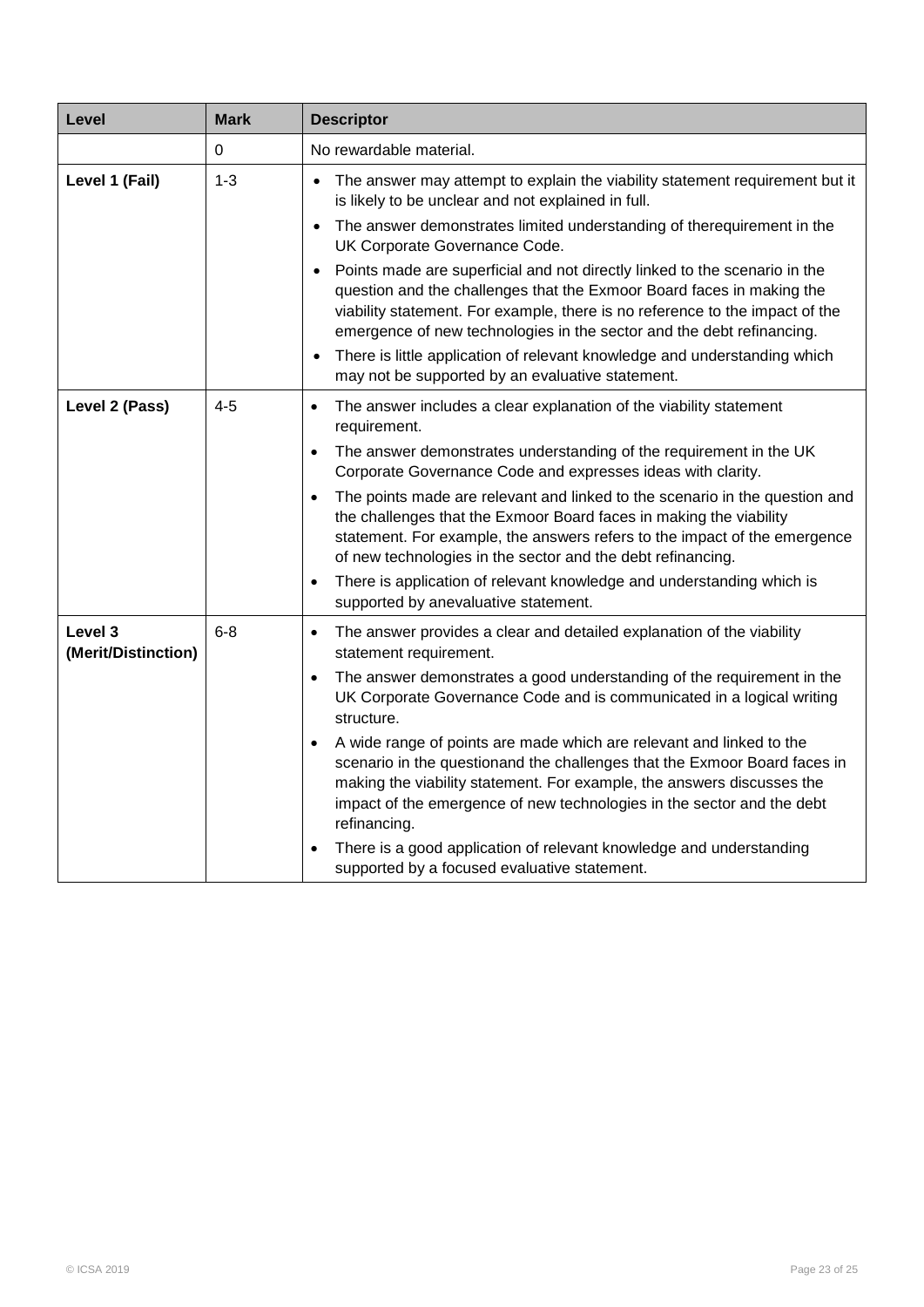| Question<br>number | <b>Indicative content</b>                                                                                                                                                                                                                                                                                                                                                                                                                                                                                                                                                                                                                                                                                                                                                                                                                                                                                                                                                                                                                                                                                                                                                                                                                                                                      |  |  |  |
|--------------------|------------------------------------------------------------------------------------------------------------------------------------------------------------------------------------------------------------------------------------------------------------------------------------------------------------------------------------------------------------------------------------------------------------------------------------------------------------------------------------------------------------------------------------------------------------------------------------------------------------------------------------------------------------------------------------------------------------------------------------------------------------------------------------------------------------------------------------------------------------------------------------------------------------------------------------------------------------------------------------------------------------------------------------------------------------------------------------------------------------------------------------------------------------------------------------------------------------------------------------------------------------------------------------------------|--|--|--|
| 12(c)<br>8 marks   | Answers should demonstrate a clear understanding of the Company Secretary's governance<br>role and provide a good range of examples of how the Company Secretary can assist the Board<br>on risk and risk management issues when performing that role.                                                                                                                                                                                                                                                                                                                                                                                                                                                                                                                                                                                                                                                                                                                                                                                                                                                                                                                                                                                                                                         |  |  |  |
|                    | Answers could include the following content:                                                                                                                                                                                                                                                                                                                                                                                                                                                                                                                                                                                                                                                                                                                                                                                                                                                                                                                                                                                                                                                                                                                                                                                                                                                   |  |  |  |
|                    | As the key internal adviser to the Board on governance issues, the Company Secretary has an<br>important role to play in supporting the Board in relation to its responsibilities regarding risk and<br>risk management.                                                                                                                                                                                                                                                                                                                                                                                                                                                                                                                                                                                                                                                                                                                                                                                                                                                                                                                                                                                                                                                                       |  |  |  |
|                    | The range of matters that the Company Secretary can assist with include:                                                                                                                                                                                                                                                                                                                                                                                                                                                                                                                                                                                                                                                                                                                                                                                                                                                                                                                                                                                                                                                                                                                                                                                                                       |  |  |  |
|                    | Assisting the Board in ensuring that the appropriate structures are put in place at the<br>$\bullet$<br>proper levels in the company to manage risk, including advising on what matters should<br>be delegated to a Board committee and the split of responsibilities between the Board<br>and management.<br>Ensuring that when a proposal is put to the Board, the Board has the information<br>$\bullet$<br>available to enable it to consider both the upside and the downside risks associated with<br>that proposal.<br>Ensuring that the Board receives information about the type of risks that may affect the<br>$\bullet$<br>company and its business and advising the Board on the governance risks of the<br>company.<br>Working with the internal audit function to help the Board to identify whether the<br>$\bullet$<br>appropriate internal controls are in place.<br>Ensuring that a risk manual (or similar set of policies and procedures) is put in place and<br>$\bullet$<br>is reviewed regularly.<br>Assisting with the reviews of whether the company's internal controls and risk<br>management processes are being properly implemented and are effective, including by<br>ensuring that the feedback on implementation is provided to the Board or to the relevant |  |  |  |
|                    | Board committee.<br>Including as on-going items on the Board and Board committee agendas, consideration<br>٠<br>of the company's internal control policies and procedures and reports about their<br>operation.<br>Ensuring that discussions about risk appetite are on the Board's agenda (and sufficient<br>time is allowed for it) and that the Board considers any impact on risk appetite of any<br>proposals that are submitted to them for approval.<br>Including on the Board agenda, at least annually, a robust review of the risks facing the<br>$\bullet$<br>company and its business and how they are being managed and mitigated.<br>Linking the people and processes that make up the internal control and risk<br>management structure and ensuring that the processes are integrated effectively into<br>the overall work flow and decision-making processes of the Board.                                                                                                                                                                                                                                                                                                                                                                                                    |  |  |  |